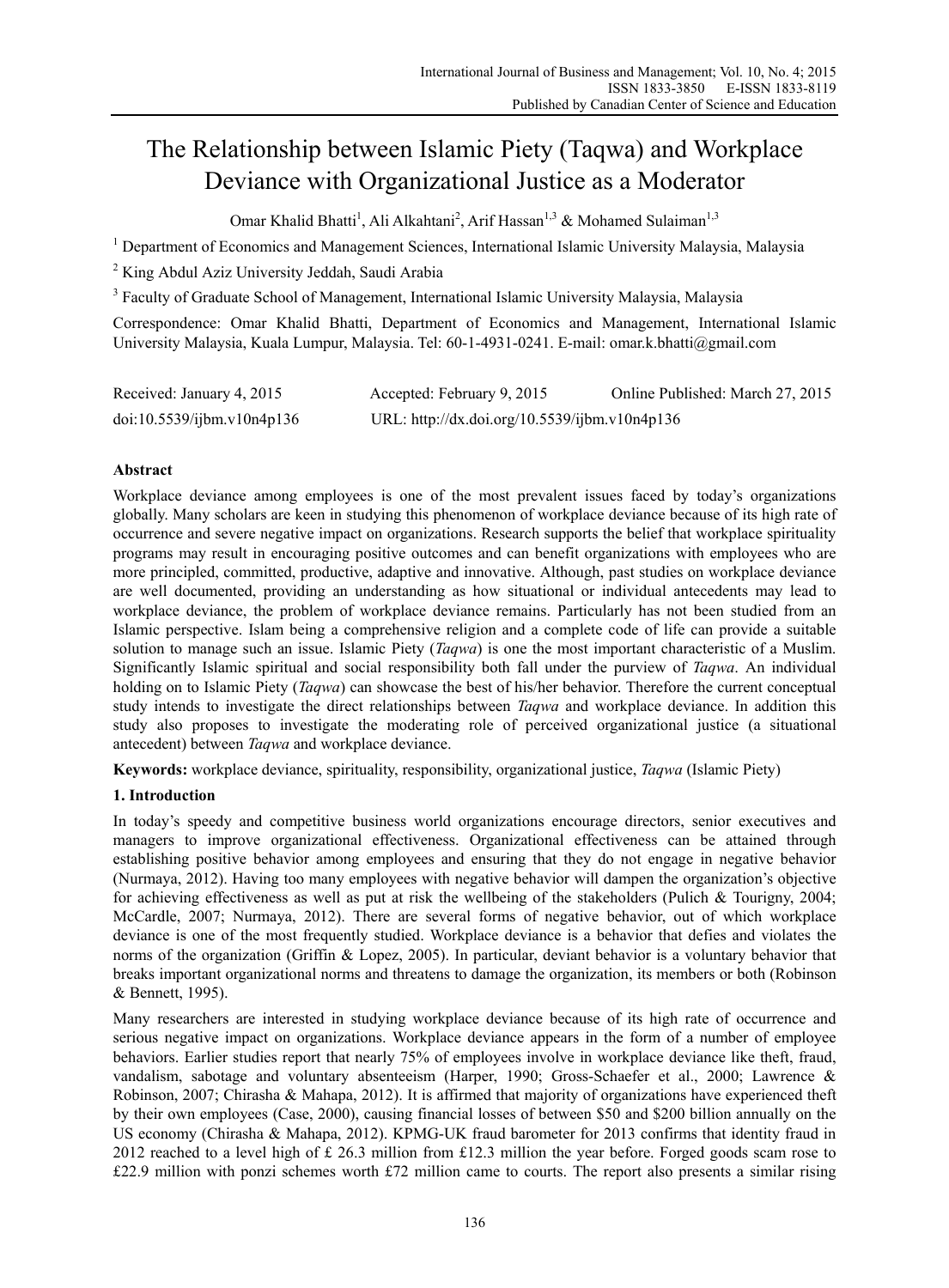trend for procurement fraud, which grew to £21.4 million in 2012. What's more, the number of cases involving employee fraud increased to 35 in 2012 from 22 as compared to 2011, with values climbing from £12.0 million (2011) to £ 25.1 million in 2012.

In answering questions as to why employees engage in deviant behavior, researchers (Aquino, Lewis, & Bradfield, 1999; Vardi, 2001; Colbert, Mount, Harter, Witt, & Barrick, 2004) have classified antecedents of workplace deviance into two categories: situational and individual. Situational antecedents include justice (Aquino et al., 1999; Aquino, Galperin, & Bennett, 2004; Berry, Ones, & Sackett, 2007), perceived work situation and perceived organizational support (Colbert et al., 2004), socialized charismatic leadership (Brown & Trevino, 2006) and abusive supervisor (Mitchell & Ambrose, 2007). Individual antecedents include trait anger (Douglas & Martinko, 2001), motivational trait (Diefendorff & Mehta, 2007), negative affectivity (Aquino et al., 1999; Douglas & Martinko, 2001) the Big Five traits (Colbert et al., 2004).Therefore, situational and individual deviance helps to answer as to why employees engage in workplace deviance. Notably in the last few years the most readily investigated situational antecedent of workplace deviance is perceived organizational justice (Colquitt, 2001; McCardle, 2007; Nurmaya, 2012).

Perceived organizational justice refers to the individuals and the group's perception of the fairness of treatment received from an organization and their behavioral reaction to such perceptions (Aryee, Budhwar, & Chen, 2002).The justice construct has developed and evolved over time, moreover, has been studied on four dimensions, those of Distributive justice, Procedural justice, Interpersonal justice and Informational justice (Colquitt, 2001; Colquitt & Rodell, 2011). The negative relationship between perceived organizational justice and workplace deviance has been well documented. The past studies certainly help in providing an understanding on how perceived organizational justice may lead to workplace deviance. However, the problem of workplace deviance is prevailing and is a key area of interest for academicians and practitioners (McCardle, 2007; Nurmaya, 2012).

Spirituality is expected to stimulate employee's honesty, creativity, commitment and personal fulfillment (Krishnakumar & Neck, 2002). Research supports the belief that workplace spirituality programs in an organization do certainly result in encouraging positive outcomes, like increased joy, serenity, job satisfaction, and commitment (Krishnakumar & Neck, 2002; Fry, 2003; Giacalone & Jurkiewicz, 2003; Reave, 2005). Organizations that support and encourage spiritual and caring work environments not only benefit from employees who are less apprehensive and more principled but also see an increase in the commitment, productivity, adaptability and innovation in their employees (Eisler & Montouori, 2003; Mat & Naser, 2012).

Islam is a complete way of life and the main and the most recurrent characteristic, which Allah (SWT) directed the Messengers and all believers to hold onto in Quran, is *Taqwa* (Islamic piety). *Taqwa* and its derivatives are mentioned 258 times in Quran. Quran is full of its many traits and characteristics that have been related with Prophets (may peace be upon all of them) such as honesty, tolerance, Iman (belief), forgiveness and kindness (Sulaiman, Mohsen, & Kamil, 2013). Magnificence of *Taqwa* is that it encompasses most of these characteristics, with major emphasis on Iman (belief) as it is the most common among Prophets (Sulaiman et al., 2013). More importantly, in Islam spirituality and social responsibility both fall under the purview of *Taqwa* (Islamic Piety). *Taqwa* is to obey Allah's orders and to stay away for all that has been forbidden by Him, in such a way that we strive towards the light of His guidance, acceptance and rewards and fear His torment and severe punishment in the hereafter (Kamil, Sulaiman, Osman-Gani, & Ahmad, 2011). The theoretical definition of Islamic spirituality is the responsibility between one's self and Allah (Kamil, Al-Kahtani & Sulaiman, 2011b; Kamil et al., 2011; Mohsen, 2007) and theoretically Islamic Social responsibility is the responsibility to one's self and other human beings and nature at large (Kamil et al., 2011; Mohsen, 2007).

The current study attempts to establish the negative relationship between *Taqaw* (Islamic Piety) and workplace deviance which has not been studied before. In addition, this study also intends to investigate the moderating role of perceived organizational justice between *Taqwa* and workplace deviance.

Likewise, this study aims at adding another dimension to the antecedents of workplace deviance in the form of social responsible behavior of employees (social responsibility at individual level). The social responsibility has been mostly studied at the corporate level, wherein a corporation is treated as a social citizen (Appelbaum, Iaconi, & Matousek, 2007; Kolodinsky, Madden, Zisk, & Henkel, 2010). However, an organization being a microcosm of a society, the socially responsible behavior of its members is expected to affect the overall behavior of the organization.

The present study is guided by the following research questions; (1) Does *Taqwa* (consisting of Islamic spirituality and Islamic social responsibility) affect workplace deviance? (2) Does perceived organizational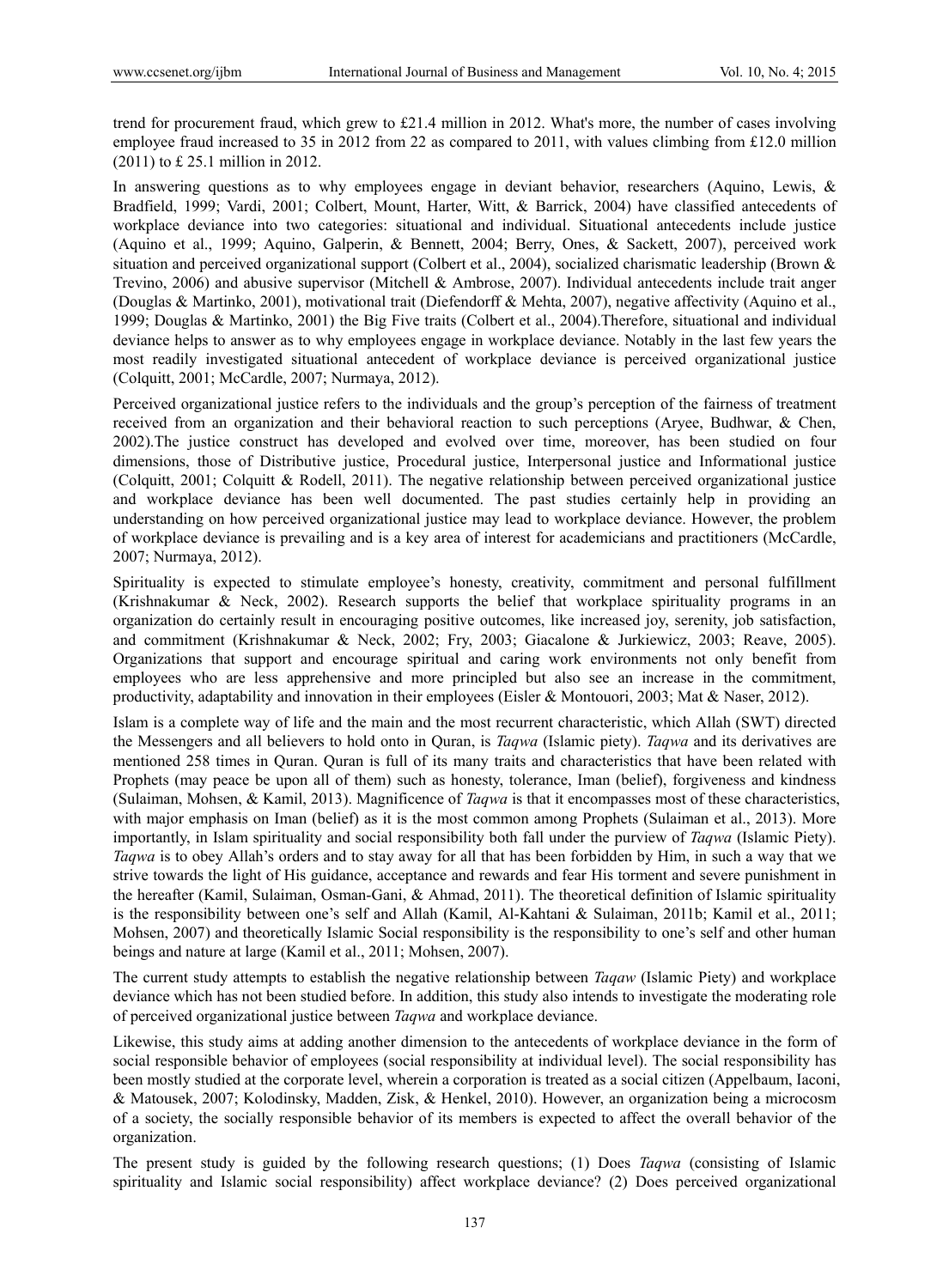justice act as moderator in the relationship between *Taqwa* and workplace deviance?

#### **2. Literature Review**

"Decades of research show that fairness perceptions can substantially contribute to various attitudinal, cognitive, emotional, and behavioral outcomes among organizational members" (McCardle, 2007, p. 2). When employees in an organization believe that they are treated unduly, they are likely to experience feelings of anger, outrage, frustration, and a desire for revenge (Greenberg, 1990a; Bies & Tripp, 1996). Under certain situations and conditions, these negative feelings can manifest into workplace deviance (Robinson & Bennett, 1995). Where, workplace deviance refers to counterproductive behavior in organizations (Griffin & Lopez, 2005). However, academic researchers over the time have defined workplace deviance differently. Table 1 highlights some of the major definitions used for workplace deviance.

| Author and Year                | Definition                                                                                             |  |  |
|--------------------------------|--------------------------------------------------------------------------------------------------------|--|--|
| Hollinger and Clark (1982)     | Voluntary behavior where an employee either lacks motivation to accomplish the expectation of          |  |  |
| Mangione and Quinn (1974)      | normative social context or becomes motivated to violate those expectations.                           |  |  |
| Robinson and Bennett (1995)    | Voluntary behavior that violates significant organizational norms and in so doing threatens the        |  |  |
|                                | wellbeing of an organization, its members, or both.                                                    |  |  |
| Giacalone and Greenberg (1997) | Actions that bring harm or would intended to bring harm, to an organization, its employees, and/or the |  |  |
|                                | organization's stakeholders.                                                                           |  |  |
| Sackett and DeVore (2001)      | Any intentional behavior on the part of an organization member that is viewed by the organization as   |  |  |
|                                | divergent and contrary to its valid or legitimate interests.                                           |  |  |
| Warren $(2003)$                | Behavioral departures from the norms of a reference group.                                             |  |  |
| McCardle (2007)                | Workplace deviant behavior entails a constellation of employee behaviors that deviate from             |  |  |
|                                | organizational norms espoused by the dominant administrative coalition                                 |  |  |
| Omar, Halim, Zainah, Farhadi,  | Workplace deviance is described as the deliberate or intentional desire to cause harm to an            |  |  |
| Nasir and Kairudin (2011)      | organization                                                                                           |  |  |
| Sulaiman and Omar (2013b)      | Workplace deviance is an act of violating the set standards of performance as set by an organization,  |  |  |
|                                | causing harm to the organization and its members                                                       |  |  |

Table 1. Definition's for workplace deviance

Source: (Bennett & Robinson, 2003; Fagbohungbe et al., 2012; McCardle, 2007; Nurmaya, 2012; Sulaiman & Bhatti, 2013b).

The most commonly cited definition of workplace deviance by researchers is one presented by Robinson and Bennett (1995). They define workplace deviance as "voluntary behavior that violates important organizational rules and in doing so threatens the wellbeing and interests of an organization, its members, or both" (Robinson & Bennett, 1995, p. 556). In the definition, the term "voluntary behavior" refers to deviant behavior where an employee lacks motivation to fulfill the expectations of normative social context or becomes motivated to defy and violate those expectations (Kaplan, 1975). Griffin and Lopez (2005) affirm that voluntary behavior is more of an intentional behavior rather than an accidental behavior.

A number of the researchers (Mangione & Quinn, 1974; Hollinger & Clark, 1982; Robinson & Bennett, 1995; Kidwell & Martin, 2004; Spector & Fox, 2005; McCardle, 2007; Bordia, Restubog, & Tang, 2008; Nurmaya, 2012) envisage workplace deviance as negative and destructive in nature. Whereas, Warren (2003) affirms that the nature of workplace deviance can be constructive as well as destructive. It is not necessary that it would always harm or damage an organization, but can also bring benefits to the organization (Warren, 2003). For instance, "A researcher who develops a revolutionary vaccine for a deadly disease may exhibit behavior that departs from the creative norms of a workgroup, but does so in the benefit of the organization and a larger society. This clarifies that deviances can be seen as a constructive behavior to the organization" (Warren, 2003, p. 629). However, the justification presented by Warren (2003) has a narrow acceptability, given that most of the researchers and scholars (for instance, Mangione, & Quinn, 1974; Hollinger & Clark, 1982; Robinson & Bennett, 1995; Kidwell & Martin, 2004; Spector & Fox, 2005; McCardle, 2007; Bordia, Restubog, & Tang, 2008; Nurmaya, 2012) perceive workplace deviance as negative rather than positive for an organization. Therefore, this study accounts workplace deviance as negative and adopts the definition presented by Robinson and Bennett (1995), as it covers organizational as well as interpersonal deviance.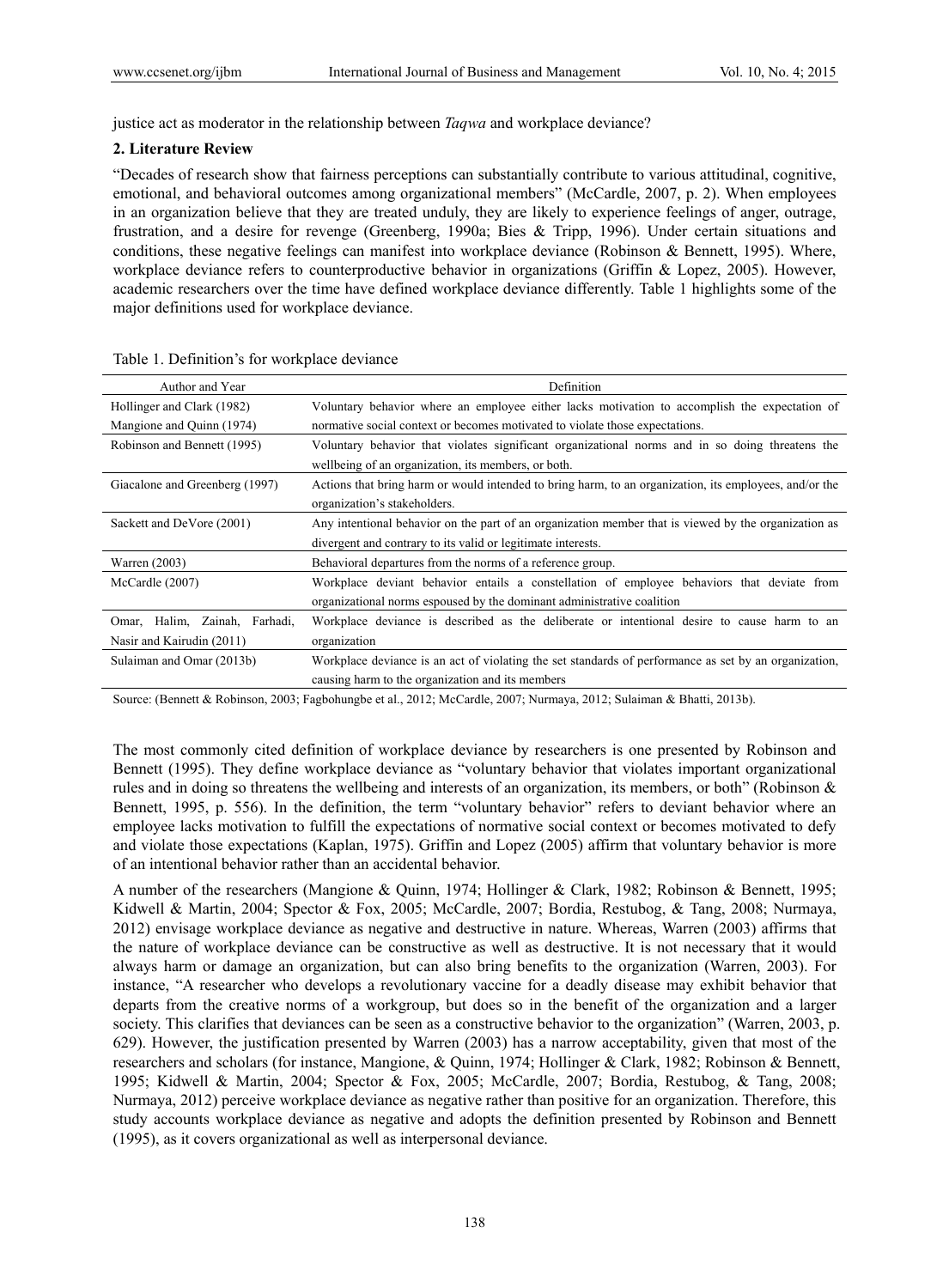## *2.1 Workplace Deviance and Similar Concepts*

Workplace deviance covers a wide array of behaviors that may possibly damage or deliberately harm the stakeholders of the organization (Spector & Fox, 2005). Notably, workplace deviance has been reviewed and studied under the terms such as aggression, violence, workplace incivility, retaliation, counter productivity, revenge, dysfunctional behavior, organizational misbehavior, unconventional practices at work, noncompliance behavior and general antisocial behavior (Anderson & Pearson, 1999; Griffin & Lopez, 2005; Spector & Fox, 2005; McCardle, 2007; Fagbohungbe et al., 2012). The stated behaviors are deemed as damaging and counterproductive, conceptually and in theory they are different from one another (McCardle, 2007; Nurmaya, 2012). The difference between the concepts exists on basis of intensity, target and intension as shown in the table 2.

| Concept             | Target                  | Intention                                 | Intensity                  |
|---------------------|-------------------------|-------------------------------------------|----------------------------|
| Antisocial Behavior | Organizational/Personal | Unclear, could be norms violation and /or | From very low to very high |
|                     |                         | others                                    |                            |
| Workplace Deviance  | Organizational/Personal | To violate organizational norms           | Low until high             |
| Violence            | Personal                | To harm physically                        | Very high                  |
| Aggression          | Organizational/Personal | To harm and injure                        | Medium and high            |
| Incivility          | Personal                | Ambiguous, could be with or without       | Very low                   |
|                     |                         | intension to harm                         |                            |

#### Table 2. Workplace deviance and similar concepts

Source: (Anderson & Pearson, 1999; Bennett & Robinson, 2003; Fagbohungbe et al., 2012; Nurmaya, 2012).

#### *2.2 Workplace Deviance and Its Classification*

Robinson and Bennett (1995) classified workplace deviance based on two dimensions namely: target and the severity. Derived from these two dimensions (i.e. target and severity) they categorized workplace deviance into four types; Property deviance, Production deviance, Political deviance and Personal aggression. Further, founded on the four categories of deviance, they also identified two primary types of workplace deviance that is interpersonal and organizational deviance. Where interpersonal deviance refers to deviant behavior toward individuals within an organization like co-workers, supervisors and subordinates, whereas, organizational deviance refers to deviant behavior towards the organization (details shown in figure 1). On basis of the critical review of the past studies (Robinson & Bennett, 1995; Bennett & Robinson, 2003; Kidder, 2005; Bordia et al., 2008; Ambrose & Schminke, 2009; Omar et al., 2011; Fagbohungbe et al., 2012). The current study uses interpersonal and organizational deviance, as suggested by Robinson and Bennett (1995). For the reason as it covers not only the deviant behavior from the individual facet but also views deviant behavior from the organizational side. Secondly, it can improve the understanding as how *Taqwa* would impact at individual and organizational level, leading to valuable implications for managing the issue of workplace deviance. Moving further, it is essential to recognize as to why employees in an organization indulge themselves in deviant behavior.

|                                                            | Minor                        | <b>Serious</b>                |
|------------------------------------------------------------|------------------------------|-------------------------------|
| <b>Production deviance</b><br><i><b>Organizational</b></i> |                              | <b>Property deviance</b>      |
|                                                            | • Leaving early from office  | • Sabotaging office equipment |
|                                                            | • Taking excessive breaks    | • Accepting kickbacks         |
|                                                            | • Intentionally working slow | • Lying about working hours   |
|                                                            | • Wasting company resources  | • Stealing from company       |
| <b>Interpersonal</b>                                       | <b>Political deviance</b>    | <b>Personal aggression</b>    |
|                                                            | • Showing favoritism         | • Sexual harassment           |
|                                                            | • Gossiping about co-workers | • Verbal abuse                |
|                                                            | • Blaming co-workers         | • Stealing from co-workers    |
|                                                            | • Competing non beneficially | • Endangering co-workers      |

Figure 1. Robinson and Bennett (1995) typology of deviant workplace behavior

Source: (Robinson & Bennett, 1995, p. 565).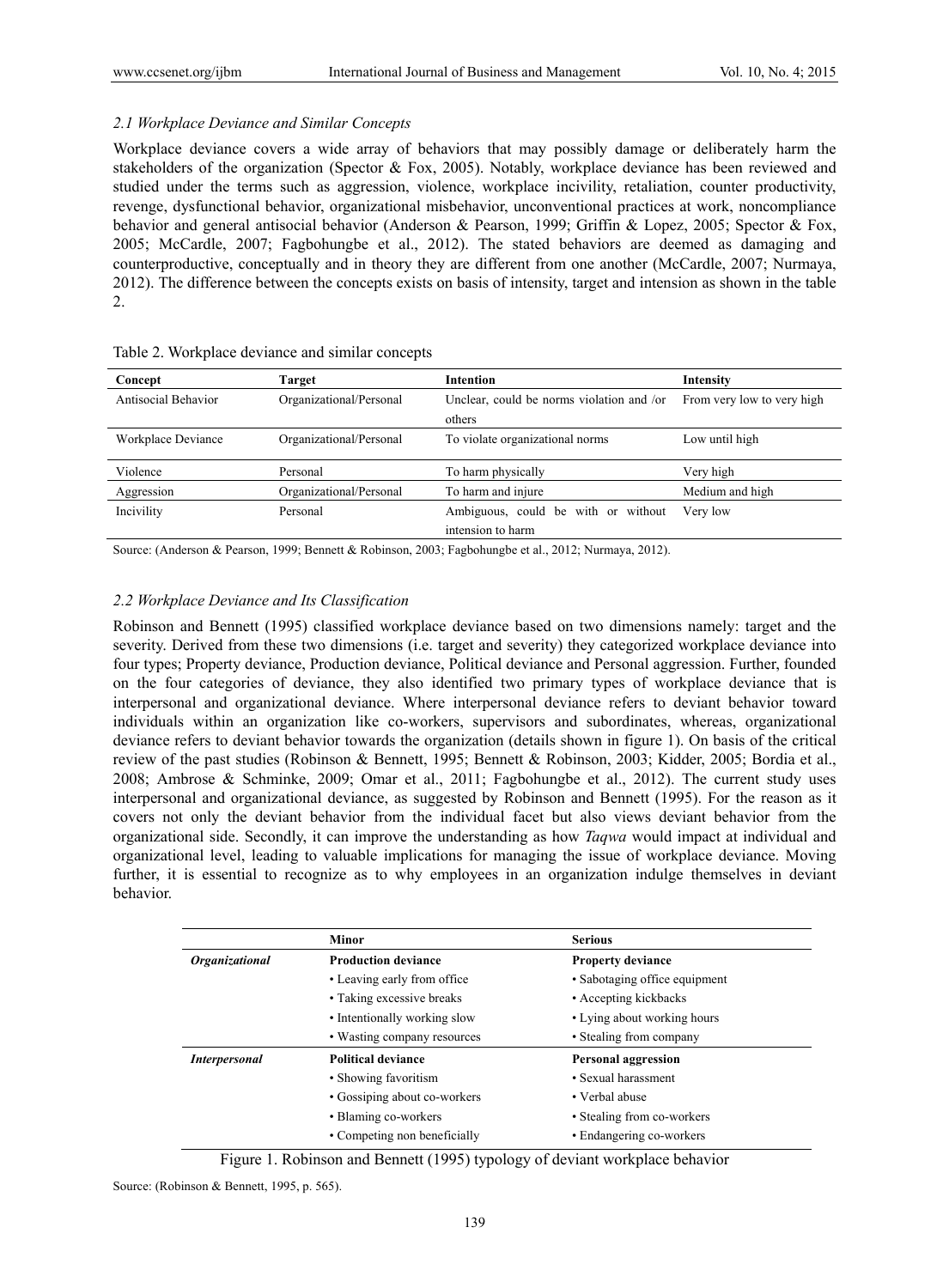# *2.3 Antecedents of Workplace Deviance*

Aquino et al. (1999); Colbert et al. (2004) affirm that antecedents of workplace deviance can be classified into two categories; 1) Individual antecedents, and 2) Situational antecedents. Considering individual difference, a range of personality traits have been acknowledged and recognized as related to workplace deviance and other forms of counterproductive behavior. Such as, anger (Douglas & Martinko, 2001; Hershcovis et al., 2007), negative affectivity (Aquino et al., 1999), the Big Five personalities (Berry et al., 2007) and demographical characteristics (Feshbach, 1997; Feshbach, Feshbach, & Jaffe, 1997; Hershcovis et al., 2007) are related to Individual antecedents. Whereas, with reference to Robinson and Bennett (1997), situational factors like inequity, injustice, unfair supervisor treatment, monetary pressures, social pressures, poor working conditions, organizational changes, and so forth are considered as antecedents of deviance. However, one of the most commonly studied situational antecedents is organizational justice (Barnett et al., 1994; McCardle, 2007; Hastings & Finegan, 2011; Nurmaya, 2012).

# *2.4 Organizational Justice*

Folger and Cropanzano (1998) affirm that organizational justice refers to the equality and fairness in decisions that organization makes, fairness in procedures that organization follows along with the interpersonal treatment employees receive. Thus, organizational justice exhibits the role of fairness and equality perceived and supposed by the workers in a workplace (Byrne & Cropanzano, 2001; Greenberg & Cropanzano, 2001; Hassan, 2002; Colquitt et al., 2005; Cropanzano et al., 2007; Colquitt & Rodell, 2011). The organizational justice construct has developed and evolved over time, moreover, organizational justice has been classified into four dimensions that are distributive justice, procedural justice, interpersonal justice and informational justice (Colquitt, 2001; Colquitt & Rodell, 2011).

Distributive justice considers perceptions of fairness of outcomes and takes into consideration issues such as equity, equality, and needs (Adams, 1965; Blau, 1968; Folger & Konovsky, 1989; Greenberg, 1990b). Similarly, procedural justice refers to the perceived fairness of the procedures concerned with decision making and implementing decisions (Folger & Greenberg, 1985; Lind & Tyler, 1988) through which outcomes are allocated (Thibaut & Walker, 1975; Leventhal, 1976; Kim & Mauborgne, 1997). Further, Interactional justice is defined as a perception that an individual holds in regards to the treatment during the ratification of organizational decisions and procedures, including various "human-side" behaviors showcasing social sensitivity, for instance respect, honesty, dignity, and politeness, perform by the benefactor towards the beneficiary (Colquitt, 2001; Luo, 2007). And informational justice refers to the degree of justification and truthfulness offered to employees toward communicating information and knowledge about procedures and outcomes (Greenberg, 1993; Colquitt, 2001; Colquitt & Rodell, 2011).

Theoretically as well as empirically, perceived organizational justice is related to workplace deviance (Barnett et al., 1994; Colquitt et al., 2001; Bennett & Robinson, 2003; Vardi & Weitz, 2004; Kidder, 2005; McCardle, 2007; Hastings & Finegan, 2011; Nurmaya, 2012). Cohen-Charash and Spector (2001) affirmed that distributive justice is considerably linked with counterproductive behaviors, such as disagreement, conflict and negative emotion (Forret & Love, 2008; Syaebani & Sobri, 2011). Similarly, Ambrose, Seabright, and Schminke (2002) affirmed that when employees perceive procedural injustice, they tend to damage and sabotage their organization. Moreover, procedural injustice encourages employees to be aggressive with their supervisors (Greenberg & Barling, 1999). Investigations show that supervisors more or less are believed to be the source of interactional injustice, as they can determine the quality of interpersonal treatment (Cropanzano, Prehar, & Chen, 2002). Rude and insulting supervision often involves hostility, rudeness, public criticism, and bad temper. Such a supervisory conduct can trigger low levels of perceived organizational justice, leading to higher levels of psychological distress and turnover, and less positive attitude towards work and the organization (Barnett et al., 1994; Tepper, 2000; Davis & Rothstein, 2006; Tepper et al., 2009). Researchers (Colquitt et al., 2001; Bobocel & Zdaniuk, 2005; Davis & Rothstein, 2006) also affirm that an explanation not clarifying the decision made by the management may trigger negative behavior among employees.

# *2.5 Possible Solution to Overcome Workplace Deviance*

Notably, the discussion moves further in a direction to find a possible solution to overcome the issue of workplace deviance. The possible solution that may overcome deviant behavior and establish a just environment is by the promotion of workplace spirituality (Sulaiman et al., 2013b). Spirituality is expected to stimulate employee's honesty, creativity, commitment and personal fulfillment (Krishnakumar & Neck, 2002). Research supports the belief that workplace spirituality programs in an organization do certainly result in encouraging positive outcomes like increased joy, serenity, job satisfaction and commitment (Krishnakumar & Neck, 2002;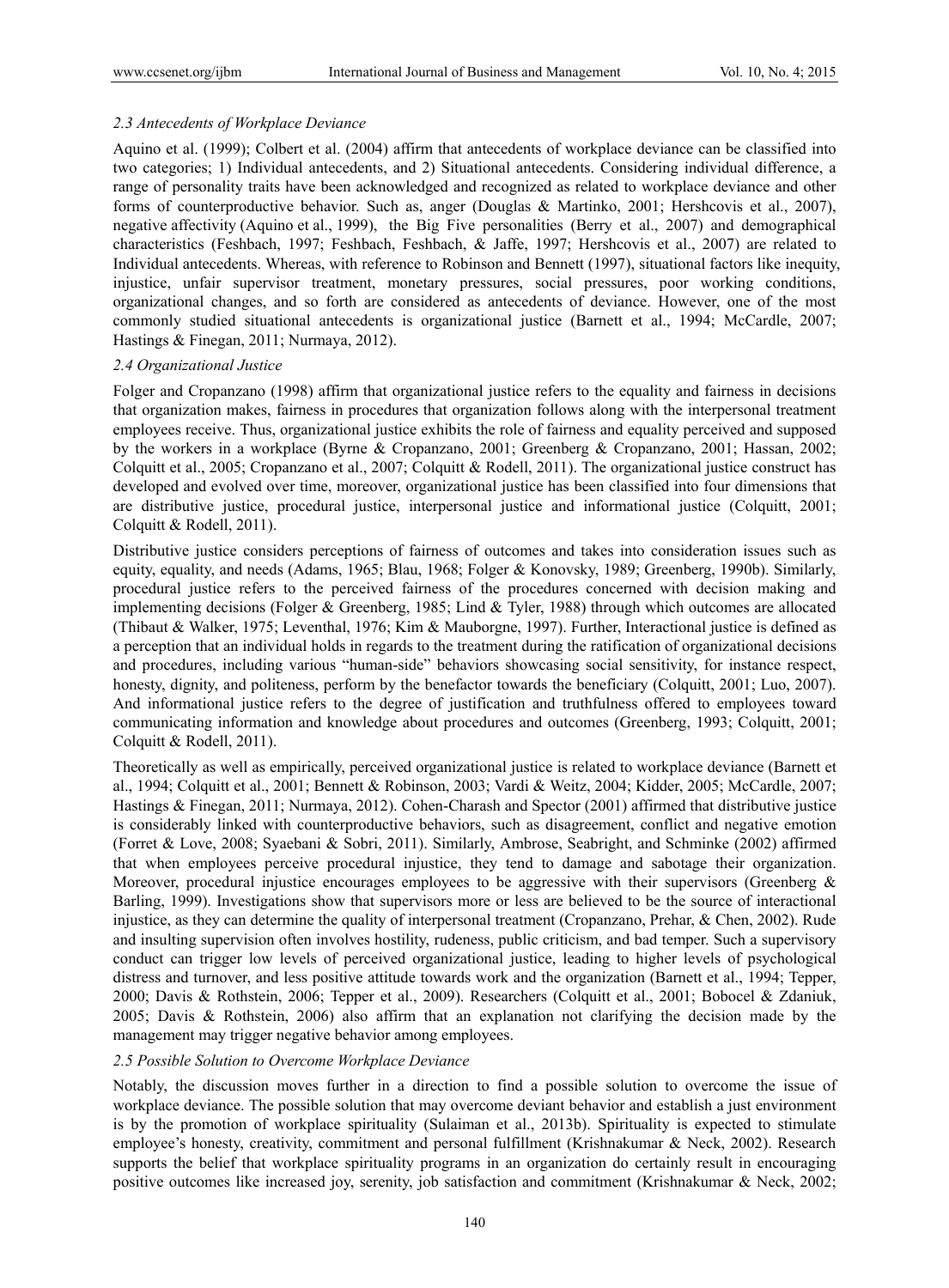Fry, 2003; Giacalone & Jurkiewicz, 2003; Reave, 2005). Milliman, Czaplewski, and Ferguson (2003) in their investigation found a positive correlation between workplace spirituality and employee attitudes, for example; commitment to the organization, intrinsic work satisfaction, and job involvement. Neck and Milliman (1994) stated that spiritual values positively influence and affect an individual's well-being and job performance. Importantly, organizations that support and encourage spiritual and caring work environments not only benefit from employees who are less apprehensive and more principled but also see an increase in the commitment, productivity, adaptability and innovation in their employees (Eisler & Montouori, 2003; Mat & Naser, 2012).

This study aims at adding another dimension to the antecedents of workplace deviance in the form of socially responsible behavior of employees (social responsibility at individual level). The social responsibility concept has been mostly studied at the corporate level, wherein a corporation is treated as a social citizen (Appelbaum et al., 2007; Kolodinsky et al., 2010). An organization being a microcosm of a society, the socially responsible behavior of its members is expected to affect the overall behavior of the organization.

In Islam, spirituality and social responsibility both fall under the purview of *Taqwa* (Islamic Piety). Hence, the present study attempts to deepen and enrich the understanding of *Taqwa* and workplace deviance along with organizational justice in light of Islamic inheritance. For this reason, it is exceedingly significant to understand the fundamental concepts of Islamic Worldview, *Akhlaq* (morality and ethics in Islam) and *Taqwa* (Islamic Piety).

### *2.6 The Islamic Worldview*

The magnificence of Islam is that it provides man with a complete and comprehensive worldview. Al-Attas (2001), in his renowned book titled "Prolegomena to the metaphysics of Islam", states that "'Worldview', according to the perspective of Islam, is the vision of reality and truth that appears before our minds' eyes revealing what existence is all about; for it is the world of existence in totality that Islam is projecting" Al-Attas (2001, p. 2). The worldview of Islam covers not only the aspect *al-dunya* (worldly) but also *al-akhirah* (the hereafter), in which the aspect of *dunya* must be related in a profound as well as inseparable way to the aspect of *akhirah* and where the *akhirah*-aspect has the crucial and ultimate importance. Significantly the aspect of dunya is seen and deemed as a preparation for the *akhirah*-aspect (Kamil et al., 2011). Furthermore, in Islam Man is to follow the guidance and commands of Allah (SWT) in all walks of life. Man must live this life with the consciousness to please and gratify Allah (SWT) to emerge successful in the final test that is the hereafter. Hence, Islamic ontology presents a dual worldview that is; this world (universe) and the hereafter (Shahul, 2001).

The Islamic worldview includes the fundamental concept of God, core concept of man, nature/universe and the religion (Haneef, 1997; Kamil et al., 2011). Haneef (1997) asserts that an understanding of these essential concepts shape the ideologies and the vision with which an individual acts.

# 2.6.1 Concept of God

In Islamic worldview, the most essential and core concept which pervades all portions of life is the unity of God or Tawhid (Haneef, 1997; Saleem, 2009; Kamil et al., 2011). Tawhid literally means unification or asserting oneness (Bilal, 1994) that there is no god but God (Saleem, 2009). As quoted by Haneef (1997, p. 44), Allah (SWT) (God, Lord) in Quran says "To be a Muslim is to believe in the Oneness of God (Quran, 112:1- 4) and to have God always present in one's life. There is first and foremost ontological demarcation between God and everything else". This directs us to the basic understanding that "Muslims are inclined towards a self-check method in themselves owing to the consciousness and awareness of the constant existence of God (Allah) in them and everywhere" (Kamil et al., 2011, p. 17). Therefore, by submitting oneself to Allah (SWT), Muslims are in the state of absolute worship, as Allah (SWT) (God) is the ultimate cause and end of everything. This fundamental belief of Muslims together with the truth of submitting themselves to Allah (SWT) will have a high level of compassion to exhibit and show justice while working in any position or organization, resulting in overcoming the dilemma and problem of workplace deviance.

#### 2.6.2 The Concept of Man

Haneef (1997) articulates that "man is at once a *khalifah* (vicegerent) on earth and *abd* (servant) of God (Quran 2:30). The role of *khalifah* implies that nature, universe, and the other creations are entrusted to man for his utilization. Whereas, the role of man as *abd* means that he/she does not have any independent authority or absolute rights other than those conferred on him/her by Allah" (Haneef, 1997, p. 45; Kamil et al., 2011, p. 17). Indeed, both these roles (i.e., *Khalifah* (vicegerent) and *abd* (servant) of God) have to be lived in chorus and any neglect or evasion of either one would not facilitate man to function as his true self (Haneef, 1997).

It is significant to understand that man being the *Khalifah* (vicegerent) needs to safeguard nature and all other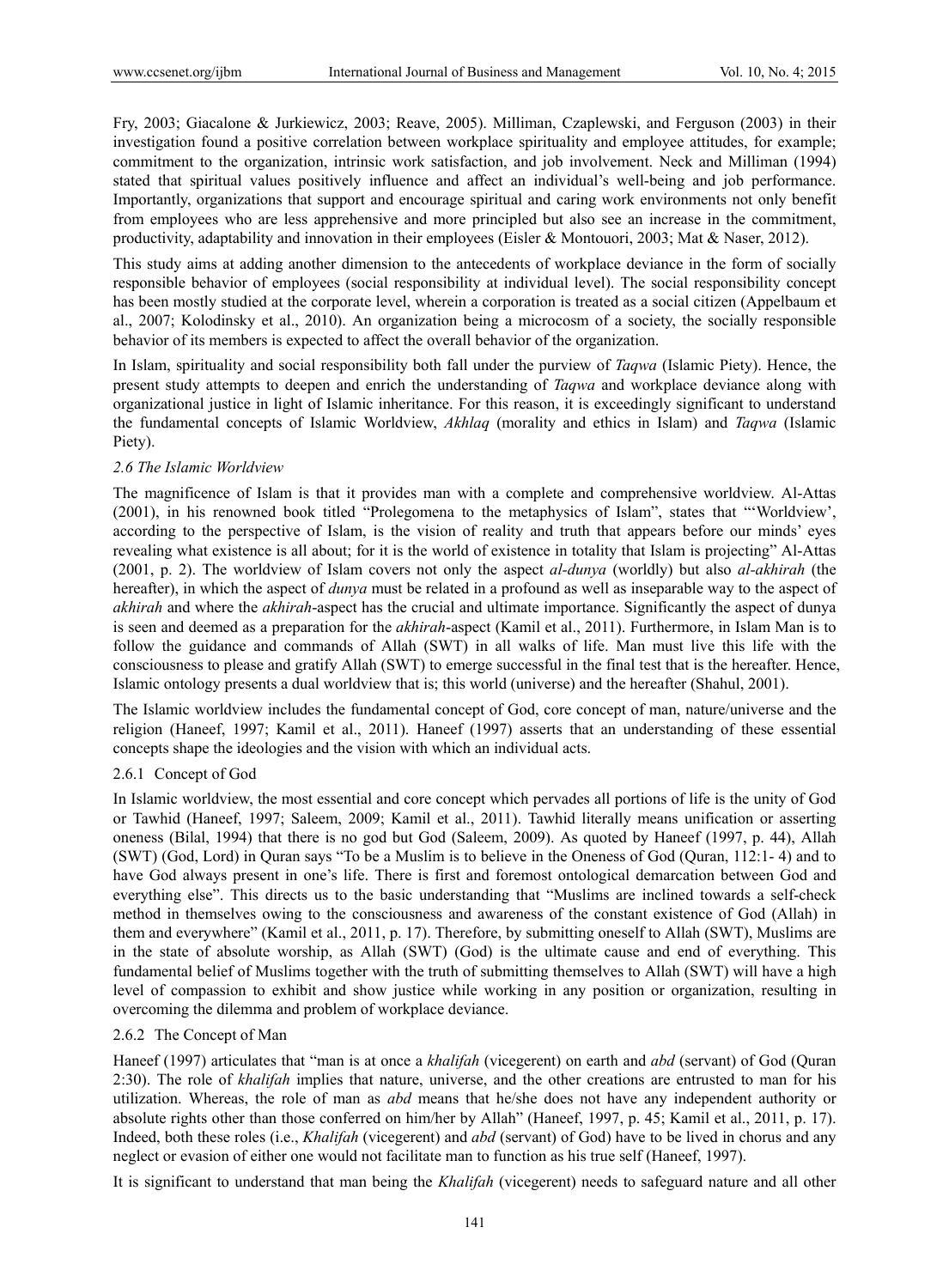creatures to which he/she is in contact with (Haneef, 1997; Kamil et al., 2011). Hence, Muslim Employees should protect and safeguard all those who are in contact with them, as this belief allows them to see the organization as a form of a gift and trust for which he/she is a caretaker and a custodian (Kamil et al., 2011).

# 2.6.3 The Concept of Nature/ Universe

Haneef (1997) affirms that in Islam, universe/nature constitutes of heavens and the earth and all in between, a phrase which reappears several times in the Quran. The nature/universe is principally one more sign and indication given to man to direct and devote him to worship Allah (SWT) (Haneef, 1997). Haneef (1997) further adds that besides the visible or the material world, there is also the world of the *ghaib* (invisible) which is equally real and existing to the Muslim.

The explanation provided by Kamil et al. (2011) clarifies and improves the understanding of the above concept presented by Haneef (1997). As Kamil et al. (2011) affirm "that when a non-Muslim looks at a beautiful and well-maintained garden, he/she may immediately end it by admiring and praising it as a beautiful garden with lovely and beautiful flowers. However, for a Muslim, he/she does not only see the beauty of the garden or flowers but also the creation, wisdom, vision and the existence of Allah (SWT) the Almighty. In other words, the Muslim deems that the garden exists to serve a particular purpose and the sole responsibility of the Muslim as a *khalifah* (custodian) is to take good care of the garden"(Kamil et al., 2011, p. 18). In simple words, a Muslim firmly believes that the garden exists to serve a specific purpose and man being Allah's (SWT) *Khalifah* must take good care of the garden (Kamil et al., 2011). This very concept may automatically lead a Muslim to display justice and abstain from workplace deviance in an organization, as he/she knows and understands that it is an act of worship.

# 2.6.4 The Concept of Religion (Din)

Islam is not only a religion but it is a complete way of life (Al-Habshi, 1987; Alam, 1998). The term "way of life" is extracted from the Arabic word "*din*". According to Murata and Chittick (1996), "*din*" literally means to obey, to conform, to be submissive and to serve. It is only this world that Man is being tested and solicited by Allah (SWT) to follow and practice the straight path or right path of the din (religion) to be successful and victorious in Hereafter (Haneef, 1997). Haneef (1997) posits that "according to God's will it is in this world that man is made *khalifah* and given the *amanah* (trust) to manage the world accordingly. It is in this world that man is given the liberty of preference concerning right and wrong, good and bad, and moreover to arrange his/her life in accordance to God's commandments, i.e., to be a servant of God or not. It is also to this world where God's message has been sent through Prophets for guiding man to follow the true and right path, establishing his/her place in the next enduring life. In this sense, the din of Islam, to wit, submission to God is meaningful and significant only in this world, as in the hereafter, man will no longer be having tests or "choices". Man's position in the next world will be the end result of the actions in this world" Haneef (1997, p. 47).

# *2.7 Akhlaq (Ethics and Morality)*

In creating the need for organizational justice from Islamic perspective and overcoming the issue of workplace deviance, another important Islamic concept worth examining is *Akhlaq* (Islamic view of ethics and morality). The word "*Akhlaq*" is derived from the word "*Kulq*" which literally means nature, a natural and innate disposition or temper (Saleem, 2009). It ascribes to a person's moral character, his/her inner state, nature and peculiar qualities or attributes. It also means morality and ethics (Saleem, 2009). (Saleem, 2009, p. 3) states that, "Ethics is the study of human conduct, not as it is, but as it should be" and "Islam has commanded its followers to adhere to good moral and ethical values (*Akhlaq*)".

"The scope of *Akhlaq* in Islam is wider than that of ethics and morality, as *Akhlaq* covers not only the behavioral aspects but also an individual's relationship with Allah and purification of inner self (*nafs*)" (Saleem, 2009, p. 4). Allah (SWT) at various occasions in the Quran commands the establishment of justice and fair play amongst people. Similarly, Allah (SWT) also recommends kindness and forgiveness and refers to the need of guarding against moral corruption that is displaying the best of *Akhlaq*. In Quran Allah (SWT) says: "And verily, you (O Muhammad (PBUH)) are on an exalted (standard of) character" (Quran, 68:4). "Indeed in the Messenger of Allah (Muhammad (PBUH)) you have a good example to follow for him who hopes for (the Meeting with) Allah and the Last Day and remembers Allah much" (Quran, 33:21). Thus, Muslims are commanded by Allah to follow the Messenger of Allah (PBUH), in all factions of life if they want to attain the Mercy of Allah and His Forgiveness. As life of Muhammad (PBUH) the Messenger of Allah is a complete guide for us as Muslims to practice and show the best of *Akhlaq*. Abu Hurairah narrated that Prophet Muhammad has said: "Indeed I have been sent to complete the best of character (*Akhlaq*)" (Sahih Muslim, 6017).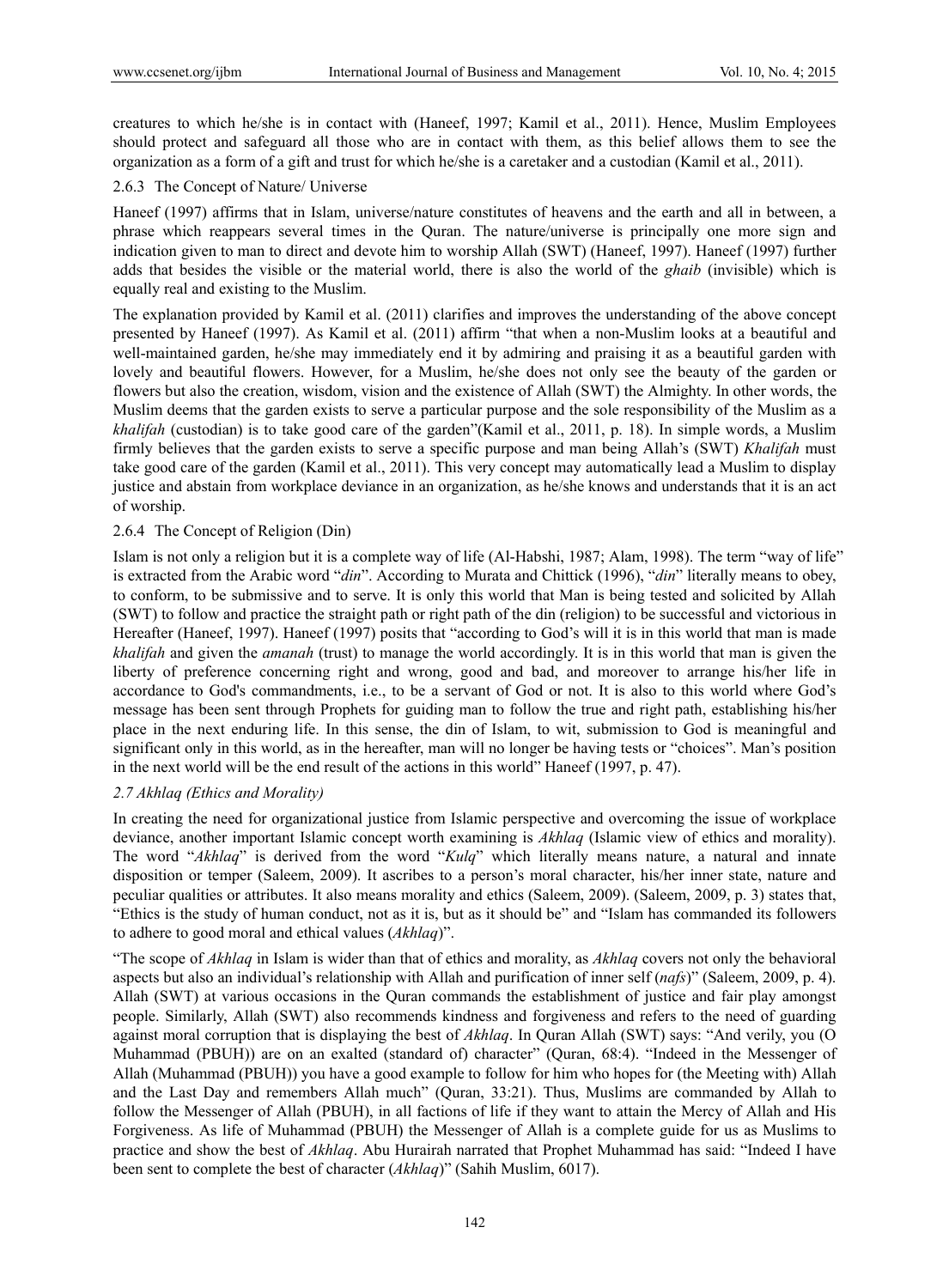A Muslim is commanded to purify his/her soul through avoidance of sins. It is vital that a Muslim should not indulge in lying, backbiting, slandering or making false promises. Similarly should restrain and purify his/her soul from greed, jealously, excessive anger, miserliness (*bukhul*), ostentation (*riya*) and pride or arrogance (Saleem, 2009). In Quran Allah (SWT) states: "Do not shout. Speak politely keeping your voice low" (Quran, 31:19). "Always speak the truth. Shun words that are deceitful and ostentatious" (Quran, 22:30). Allah (SWT) also commands that: "Do not confound truth with falsehood" (Quran, 2:42) and "Say with your mouth what is in your heart" (Quran, 3:167). "Speak in a civilized manner in a language that is recognized by the society and is commonly used" (Quran, 4:5). "When you voice an opinion, be just, even if it is against a relative" (Quran, 6:152). "Do not be bragging boasters" (Quran, 31:18). "Do not talk, listen or do anything vain" (Quran, 23:3; 28:55). "Do not participate in any paltry. If you pass near a futile play, then pass by with dignity" (Quran, 25:72). Allah (SWT) also says that "Do not verge upon any immodesty or lewdness whether surreptitious or overt" (Quran, 6:151).Hence, a Muslim is commanded by Allah to be truthful in his dealings, fulfill promises, be honest, just and sincere in his/her actions and intensions, observe patience, gratitude and attain God- consciousness (*Taqwa*) (Saleem, 2009).

In business, trade and other economic matters an environment of justice and trust can only be shaped once people deal with each other honestly and fulfill their agreements and promises (Saleem, 2009). Lack of moral values could lead to greed, corruption, misuse of power and authority. Eventually putting together the element of dissatisfaction and increasing the feeling of being treated with prejudice. This directs us to the belief that fair and ethical behavior whether in private or in organization is deeply embedded in the Islamic belief system to which Muslims must observe at all times (Kamil et al., 2011). Therefore, a Muslim should always exhibit the best of his/her *Akhlaq* and restrain from deviant behavior.

# *2.8 Taqwa (Islamic Piety)*

The spirit and meaning of life is found in *Taqwa* and living a life of *Taqwa* fundamentally means being a true friend to Allah (SWT) and possessing a heart that can understand and recognize the deepest depth of Devine blessings (Topbas, 2009).One of the most important and the frequent characteristic that Allah (SWT) directed and bounded its Messengers and all the believers to hold to is *Taqwa*, as declared in Quran. The word *Taqwa* is an important matter for our happiness not only in this life but the Hereafter. Allah (SWT) states 258 times in Quran providing various directions as how one can achieve *Taqwa*. It is highly evident from the Quran that Allah (SWT) wants us to have *Taqwa* at each and every stage of our lives that is in our worship, in our faith, actions in fact with every breath we take (Topbas, 2009).

# 2.8.1 Definition of Taqwa

The root of the word *Taqwa* is from *wiqaya* which is staying away from what has been forbidden (Ibn Kather, 2003). As *Taqwa* is to protect and reserve, Al-Sharawi (2004) affirms that *Taqwa* is to avoid Allah's (SWT) punishment by doing as what He commands and keeping away from what He forbids. Beekun and Badawi (1999) define *Taqwa* as all-encompassing, inner consciousness of one's duty towards Him and the awareness of one's accountability towards Him". In view of Ali (1997), *Taqwa* is the fear of running counter to the will of Allah (SWT); it is akin to the love of him; for we fear to offend those we love; it results in right conduct, and those who entertain it are those who would do right.

*Taqwa* is also conceptualized as a state of absolute maturity in which mind, heart and body are united and completely synchronized (Al-Atrash, 2002). Importantly whoever believes and observes the rule of Allah (SWT) in private and public is a person of *Taqwa* (Al-Atrash, 2002; Hawa, 2004). Similarly, *Taqwa* makes the heart in state of realization and consciousness of Allah's (SWT) existence and presence, hoping for His acceptance, fearing His punishment, and hesitating to commit any wrongdoing that might bring Allah's wrath (Qutob, 1986).

*Taqwa* is manifested in all facets of human behavior that includes his soul and body (Ibrahim, 1997). In Quran Allah (SWT) defines *Taqwa* by describing the characteristics of *Motaqeen* (people who possess *Taqwa*) as Allah (SWT) states: "This is the Book; in it is guidance sure, without doubt, to those who fear Allah. Who believe in the Unseen, are steadfast in prayer, and spend out of what We have provided for them. And who believe in the Revelation sent to thee, and sent before thy time, and (in their hearts) have the assurance of the Hereafter" (Quran, 2: 1-4). The present research thus, will visualize and envision *Taqwa* as such based on the above literature. However, to be able to understand *Taqwa* it is important to study the characteristics of *Motaqeen*, i.e. people who possess *Taqwa* in accordance with the Quran and Sunnah.

#### 2.8.2 Characteristics of Motaqeen

As stated earlier *Motaqeen* are individuals who possess *Taqwa*. In various chapters and verses of Quran Allah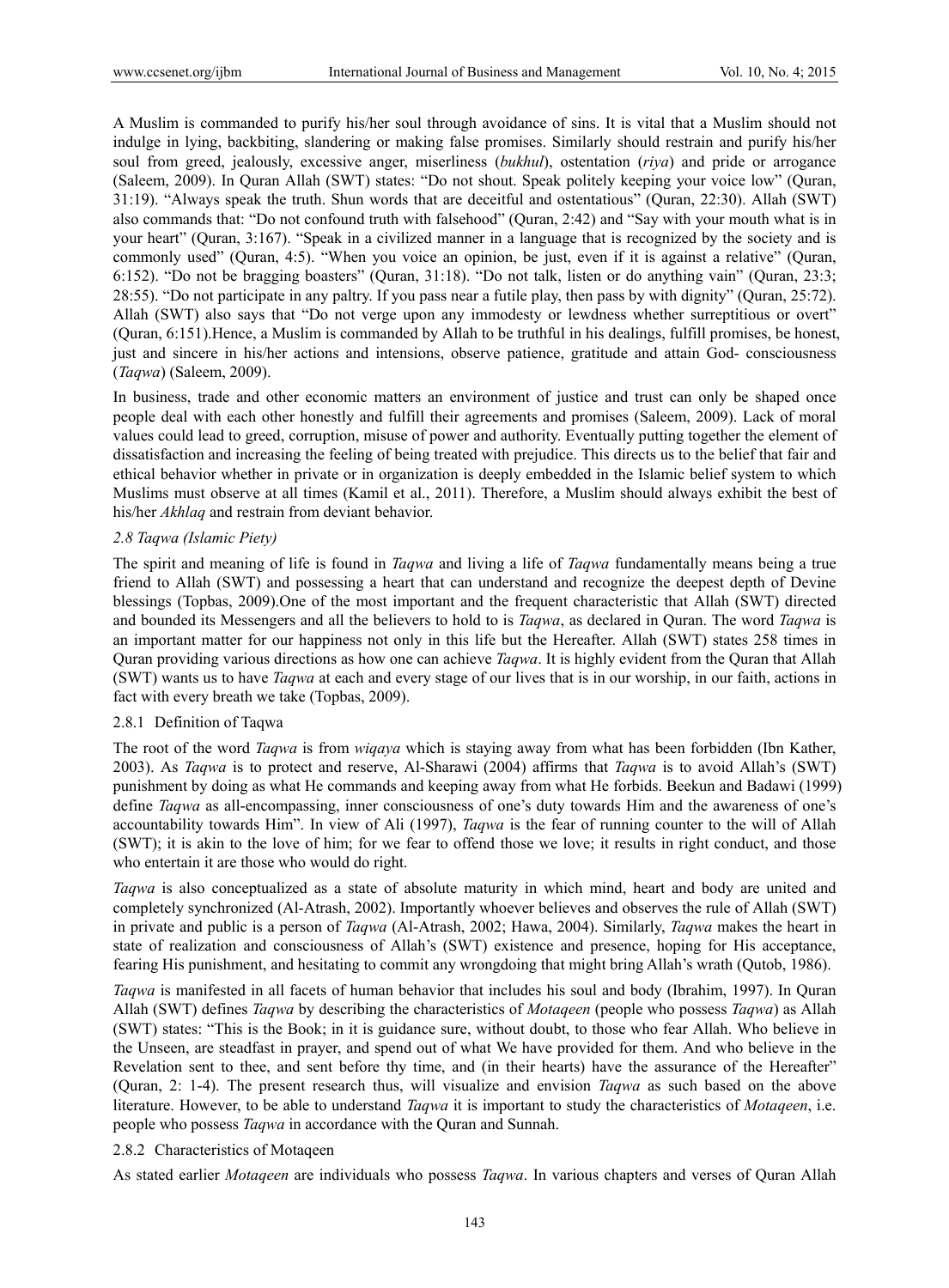(SWT) describes and mentions about the characteristics of those who hold *Taqwa*. Allah (SWT) states in Quran: "O you who believe! Stand out firmly for Allah as just witnesses and let not the enmity and hatred of others make you avoid justice. Be just: that is nearer to *Taqwa*, and fear Allah. Verily, Allah is Well-Acquainted with what you do. Allah has promised those who believe (in the Oneness of Allah - Islamic Monotheism) and do deeds of righteousness, that for them there is forgiveness and a great reward (i.e. Paradise)" (Quran, 5: 8-9). From the following Quranic verses it is evident that while doing justice one must always have fear of Allah (SWT). An individual does not need to be carried away by his/her extreme dislike for some people. Rather one needs to be just with everyone and everybody, whether a friend or an enemy. This is why Allah (SWT) has said "Be just: that is nearer to *Taqwa*". Also, Allah (SWT) promises forgiveness and great rewards to those who accept True Faith and follow Islamic Monotheism and do good deeds. Notably it is clear from the verses that being "just" is one of the basic characteristics and quality of a *Motaqeen*.

Mohsen (2007) affirms that Allah (SWT) describes *Motaqeen* as individuals who spend their riches and wealth while they are in need for it, as they are young during prosperity or difficulty for the needy. They also manage and control their anger and keep it with themselves and not at all act out of anger. Once anger is controlled and not acting on basis of anger, the *Motaqeen* forgives and holds no grudges in their hearts for the people who have caused pain or treated them in unjust manner. A *Motaqeen* always seeks for forgiveness on his/her wrong-doing and stops doing wrong deeds as well as in no way obstinate (Mohsen, 2007). Further, Allah (SWT) describes *Motaqeen* as individuals who believe in Allah (SWT), His Names, Sefat, the Day of Judgment, the Paradise, the Hell, the Angles, and the Books that Allah (SWT) revealed to all the Prophets (peace be upon all of them) and the Prophets (peace be upon all of them) themselves. Distinctiveness of a *Motaqeen* is that he/she should give charity to the needy especially one's relatives who are in need. Similarly performing regular prayers, paying zakat, honoring all commitments one makes and being patient during difficult times are the characteristics of a *Motaqeen* (Mohsen, 2007).

The key and essential characteristics of a *Motaqeen* that one can abstract from the Quran are; 1) Belief (Iman), 2) Abiding Prayers, 3) Seeking Allah (SWT) forgiveness, 4) Zakat (Charity), 5) Fasting, 6) Hajj, 7) Emotional control, 8) Forgivingness. 9) Restraining from wrong doings, 10) Patience, 11) Justice and 12) Truthfulness. Since, the present research aims to provide an appropriate solution to the issue of workplace deviance and maintaining a just environment. It is significant to understand and recognize that the qualities and characteristics of *Motaqeen* as stated by Allah (SWT) in Quran, once fully ingrained by business leaders can eventually create an environment that is equitable, fair and just for everyone.

#### 2.8.3 The Dimensions and Components of Taqwa

The preceding section helps in understanding the qualities and characteristics of a *Motaqeen*. These characteristics of *Motaqeen* from the Quranic verses gave rise to two components of *Taqwa* which are Islamic Spirituality and Islamic Social Responsibility (Kamil et al., 2011b; Kamil et al., 2011; Mohsen, 2007; Ramli & Osman-Gani, 2011).

It is evident from the Islamic literature that human beings consist of two parts; the physical part and the spirit part (Mohsen, 2007; Kamil et al., 2011; Kamil et al., 2011b; Ramli & Osman-Gani, 2011; Sulaiman et al., 2013). In Quran Allah (SWT) states: "So, when I have fashioned him completely and breathed into him (Adam) the soul which I created for him, then fall (you) down prostrating yourselves unto him" (Quran, 15:29). The Arabic word for spirituality is "*rawahaniyah*". It is derived from the word "*ruh*" which means "spirit" (Mohsen, 2007). Nasr (1987) posits that spirituality is deep-rooted in "Iman" (faith) demonstrated by the Islamic rituals of prayers, fasting, pilgrimage (hajj) and zakat as these rituals are ways by which Muslims move close to Allah (SWT). Similarly, Al-Gazali (2004) also affirms that Ibadah (prayers) such as; salat, fasting, zakat and hajj ought to improve an individual's relationship with Allah (SWT) and people, if not they become empty ritual with no worth and value. Moreover, all the rituals that Allah (SWT) has instructed man to carry out are simply for their own benefit and gain so that one could reach to the highest state of spirituality and physical fitness (Ibrahim, 1997). Hawa (2004) supporting Ibrahim (1997) also indicated that through the performing of rituals (for instance prayers, hajj, zakat, reading Quran and fasting) one can achieve purification of the soul. Therefore, the theoretical definition of Islamic spirituality is the responsibility between one's self and Allah (SWT) (Mohsen, 2007; Kamil et al., 2011b; Sulaiman et al., 2013b). As the present research is the context of business, hence, Islamic spirituality refers to faith, actions and behaviors which are aligned with the Islamic principles and teachings that a Muslim must always place into practice in an organization for achieving the pleasure, help and forgiveness of Allah (SWT).

The study conducted by Mohsen (2007) revealed that Islamic Spirituality component comprises of three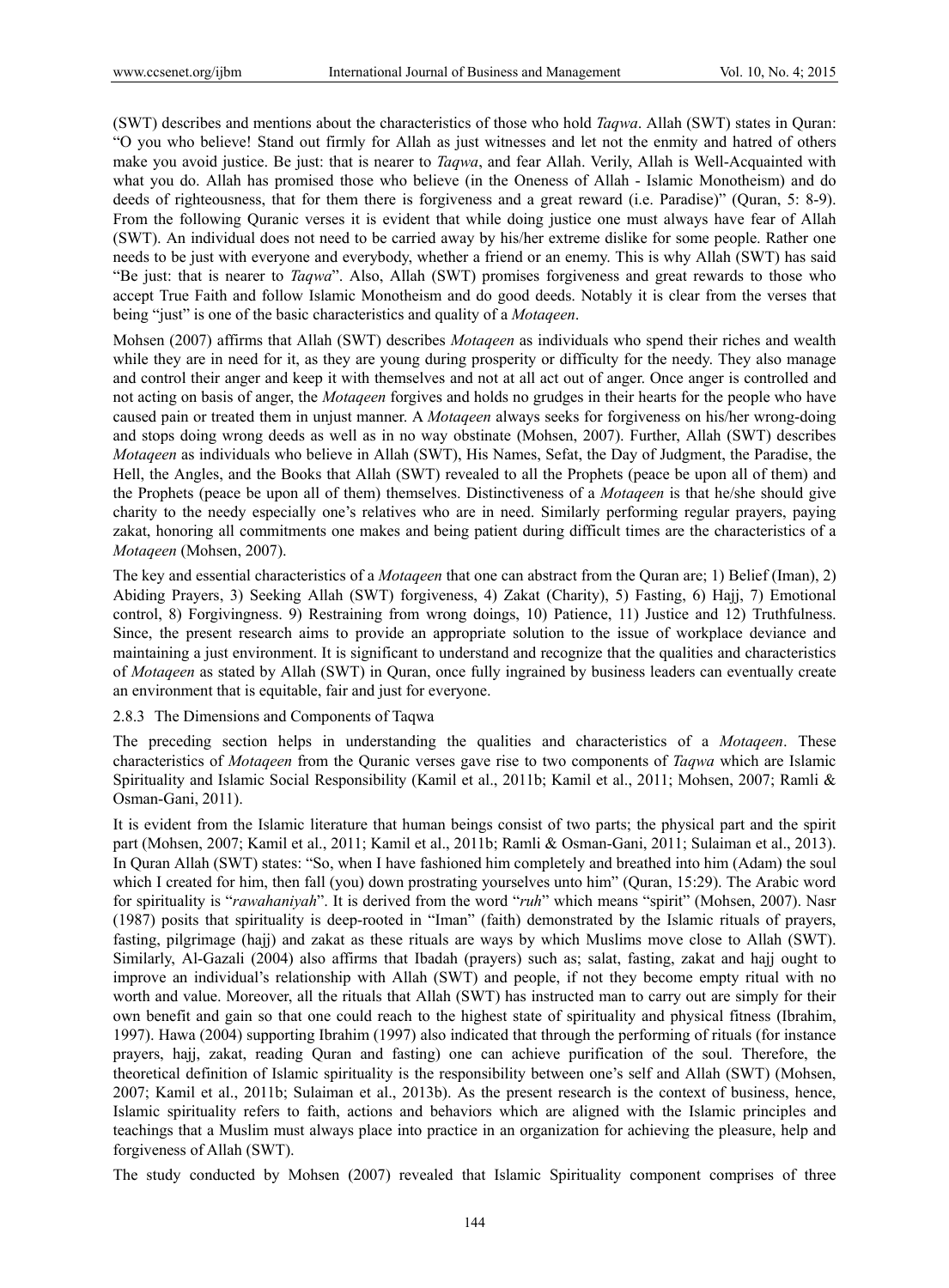dimensions; Belief (Faith), Rituals and Repentance. However, Kamil et al. (2011a & 2011b) moving one step forward affirmed that the Islamic Spirituality component comprises not three but four key dimensions that is; Belief (Faith), Rituals, Repentance/Forgiveness (Tawbah/Al-afw) and Remembrance of Allah (SWT) (Dhikrullah). Importantly, the compulsory requirements by all Muslims, such as prayer, zakat, hajj, fasting are grouped under Rituals (Ibadat).This is followed by the Islamic Spirituality dimensions of Repentance/Forgivingness (Tawbah/Al-afw) and Remembrance of Allah (SWT) (Dhikrullah) (Kamil et al., 2011b; Kamil et al., 2011). All other remaining characteristics fall under the Islamic Social Responsibility component (Kamil et al., 2011; Sulaiman et al., 2013).

According to Mohsen (2007) Islamic Responsibility is the responsibility to one's self and to other human beings and the nature at large. For this research, Islamic Social Responsibility is defined as actions and behaviors that Muslims execute and carry out in an organization that results in respect, harmony, justice, integrity and development of people and society with the realization of achieving forgiveness and pleasure of Allah (SWT). The components and dimensions as discussed based on the Study of Mohsen (2007) and Kamil et al. (2011) can be seen in Figure 2.

|       | Belief (Iman)                      |                               | Belief (Iman)                    |
|-------|------------------------------------|-------------------------------|----------------------------------|
| Taqwa | Prayers                            | Islamic Spirituality          | Rituals (Ibadat)                 |
|       | Fasting                            |                               |                                  |
|       | Hajj                               |                               |                                  |
|       | Zakah                              |                               |                                  |
|       | Asking for Allah's forgiveness     |                               | Repentance /Asking Forgivingness |
|       | Never Obstinate in doing the wrong |                               | $(Tawbah / Al-afw)$              |
|       | Dhikrullah                         |                               | Dhikrullah                       |
|       | Patience                           |                               | Patience                         |
|       | <b>Emotional Control</b>           | Islamic Social Responsibility | <b>Emotional Control</b>         |
|       | Forgivingness                      |                               | Forgivingness                    |
|       | Sadaqah                            |                               | Sadaqah                          |
|       | Justice                            |                               | Justice                          |
|       | Integrity                          |                               | Integrity                        |
|       | Fulfillment of Cov.                |                               | Fulfillment of Cov.              |
|       | Guarding chastity                  |                               | Guarding chastity                |
|       | Truthfulness                       |                               | Truthfulness                     |
|       | Love of Family                     |                               | Love of Family                   |

Figure 2. The components and dimensions of Taqwa based on the characteristics of Motaqeen

*Note.* \*The components and dimensions of *Taqwa* based on the characteristics of *Motaqeen* as shown in the figure is a modified version presented by Kamil et al. (2011);(2011b); Kamil (2012).

Source: Mohsen (2007) and Kamil et al. (2011a; 2011b).

# *2.9 Proposed Conceptual Framework*

*Taqwa* as discussed earlier comprises of two dimensions that are Islamic spirituality and Islamic social responsibility. An individual, manager, director or leader with high level of spirituality and strong sense of responsibility towards his/her dealings, job and actions is well committed and motivated and holds a high level of team spirit and cooperation (Mohsen, 2007; Sulaiman et al., 2013b). Researchers (Krishnakumar & Neck, 2002; Fry, 2003; Eisler & Montouori, 2003; Giacalone & Jurkiewicz, 2003; Reave, 2005; Mat & Naser, 2012) also argue that spirituality is expected to stimulate an employee's honesty, creativity, commitment, personal fulfillment, increased joy, serenity, job satisfaction, commitment, productivity and adaptability. Hence, based on the literature review it is suggested that there is a relationship between *Taqwa* (comprising of the two dimensions that are Islamic spirituality and Islamic social responsibility) and workplace deviance.

It is further proposed on basis of the literature review to take into account perceived organizational justice as a moderator to further analyze the relationship between *Taqwa* and workplace deviance. As the social exchange theory (Thibuat & Kelley, 1959; Blau, 1964) with the norm of reciprocity (Gouldner, 1960) deems that employees respond to the treatment they receive from there seniors, bosses or coworkers. Likewise, social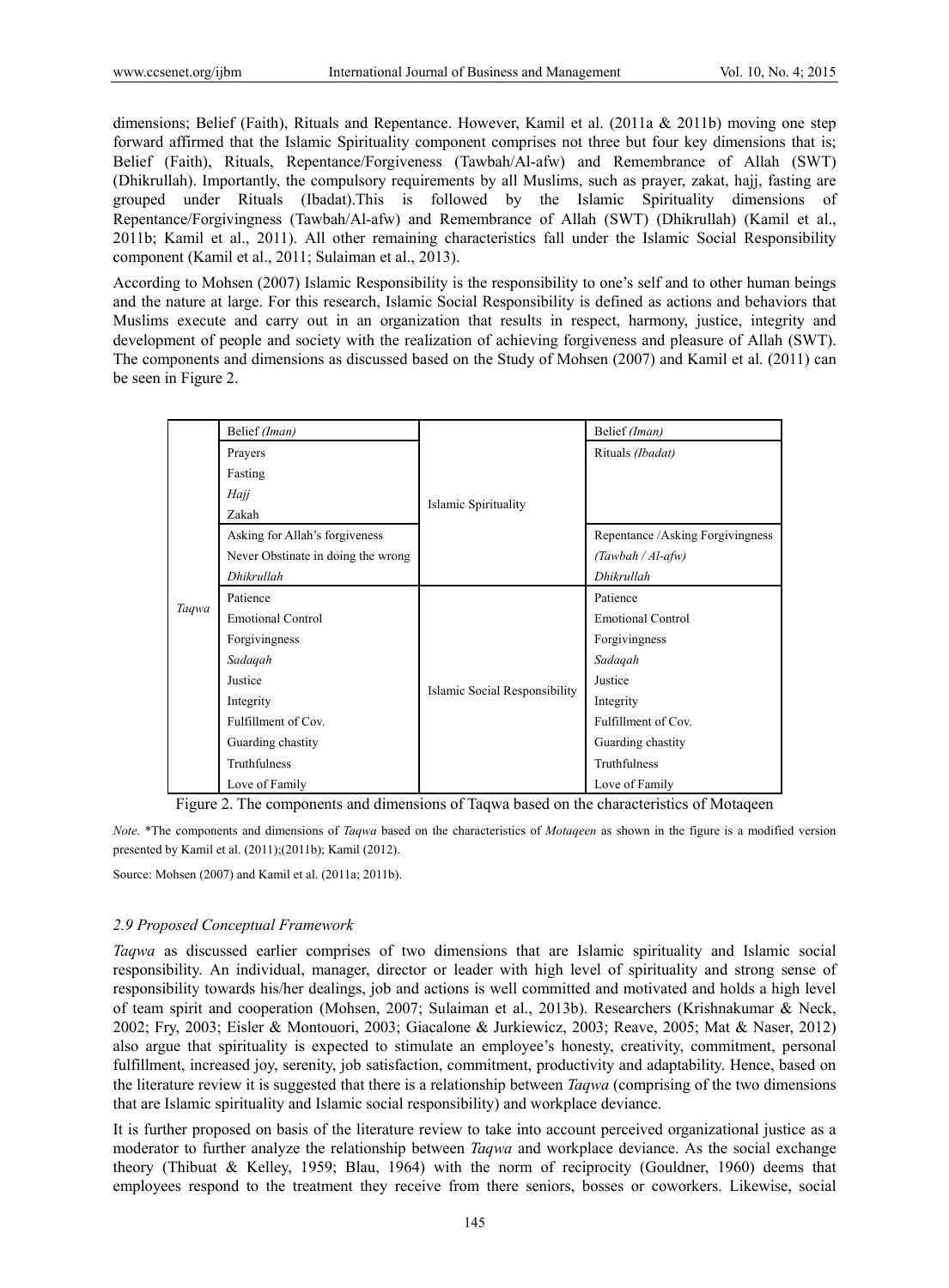learning theory (Bandura, 1977) avows that people display or portray their behavior based on the behaviors they observe from the environment. What's more, a number of scholars (Greenberg, 1990a; Skarlicki & Folger, 1997; Bies, 2001; Ambrose et al., 2002; Spector & Fox, 2005; Colquitt et al., 2006) have argued that if organizational decisions and actions are deemed unfair, employees experience feelings of outrage, resentment, retaliation, revenge, counterproductive workplace behaviors and workplace sabotage. Importantly, employees with strong interpersonal justice values, or justice orientations, are unlikely to engage in workplace deviance, regardless of their interpersonal justice perceptions (Holtz & Harold, 2009). Hence, the hypothesized relationship between *Taqwa* and workplace deviance may vary depending on perceived organizational justice as a moderator.

Figure 3 illustrates the proposed model and the key relationships that are to be tested in this present study. The model suggests that Islamic spirituality and Islamic social responsibility influences workplace deviance. Moreover, the relationship between *Taqwa* and workplace deviance will be moderated by organizational justice.



Figure 3. Proposed research framework

# **3. Hypotheses**

Based on the above discussion, the following main and sub-hypothesis are presented:

H1: There is a negative relationship between Islamic spirituality and Interpersonal deviance.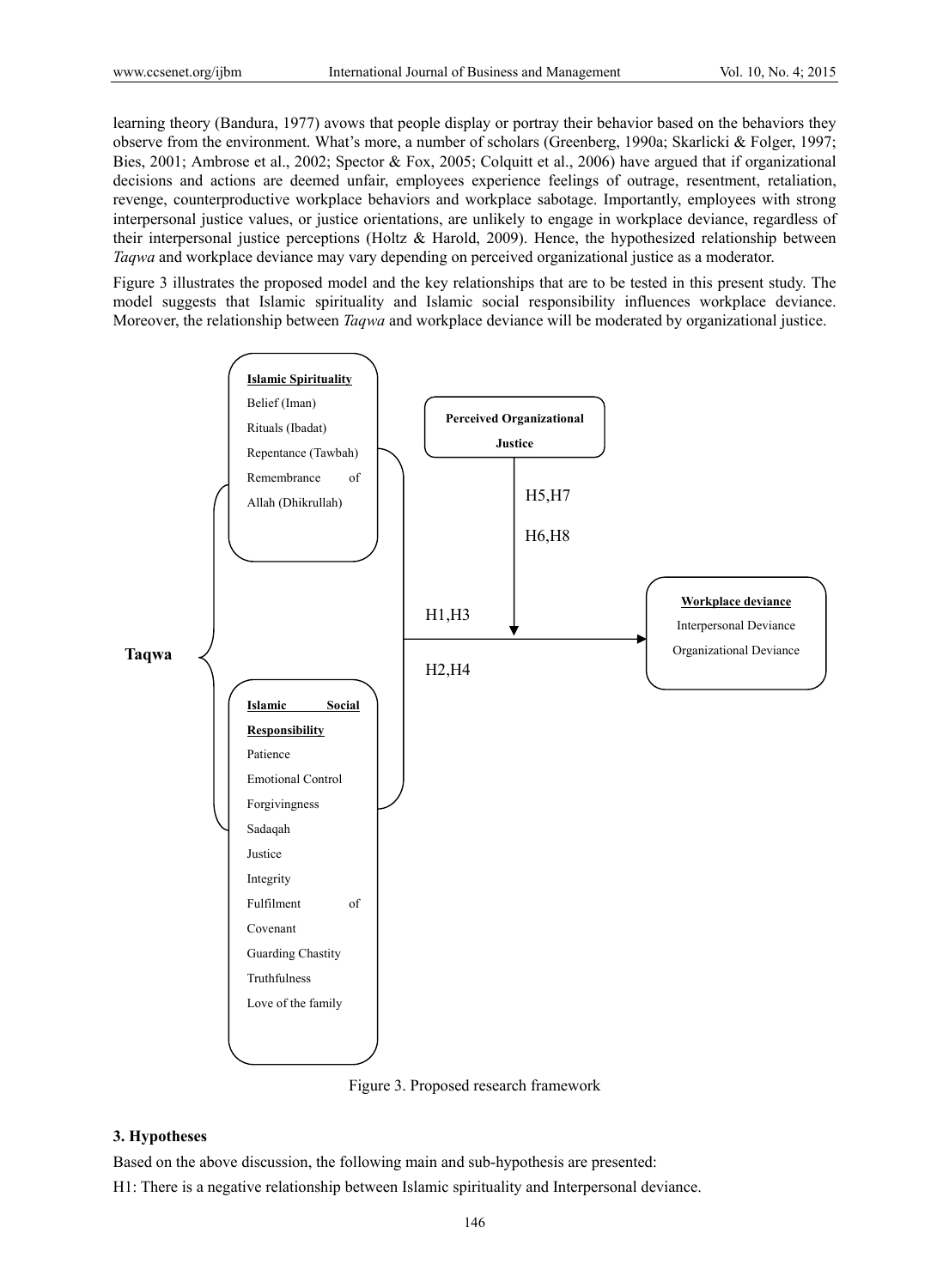H1.1: There is a negative relationship between Belief and Interpersonal deviance.

H1.2: There is a negative relationship between Rituals and Interpersonal deviance.

H1.3: There is a negative relationship between Repentance and Interpersonal deviance.

H1.4: There is a negative relationship between Remembrance of Allah and Interpersonal deviance.

H2: There is a negative relationship between Islamic social responsibility and Interpersonal deviance.

H2.1: There is a negative relationship between Patience and Interpersonal deviance.

H2.2: There is a negative relationship between Emotional control and Interpersonal deviance.

H2.3: There is a negative relationship between Forgiveness and Interpersonal deviance.

H2.4: There is a negative relationship between Sadaqah and Interpersonal deviance.

H2.5: There is a negative relationship between Justice and Interpersonal deviance.

H2.6: There is a negative relationship between Integrity and Interpersonal deviance.

H2.7: There is a negative relationship between Fulfillment of Covenant and Interpersonal deviance.

H2.8: There is a negative relationship between Guarding Chastity and Interpersonal deviance.

H2.9: There is a negative relationship between Truthfulness and Interpersonal deviance.

H3: There is a negative relationship between Islamic spirituality and Organizational deviance.

H3.1: There is a negative relationship between Belief and Organizational deviance.

H3.2: There is a negative relationship between Rituals and Organizational deviance.

H3.3: There is a negative relationship between Repentance and Organizational deviance.

H3.4: There is a negative relationship between Remembrance of Allah and Organizational deviance.

H4: There is a negative relationship between Islamic social responsibility and Organizational deviance.

H4.1: There is a negative relationship between Patience and Organizational deviance.

H4.2: There is a negative relationship between Emotional control and Organizational deviance.

H4.3: There is a negative relationship between Forgiveness and Organizational deviance.

H4.4: There is a negative relationship between Sadaqah and Organizational deviance.

H4.5: There is a negative relationship between Justice and Organizational deviance.

H4.6: There is a negative relationship between Integrity and Organizational deviance.

H4.7: There is a negative relationship between Fulfillment of Covenant and Organizational deviance.

H4.8: There is a negative relationship between Guarding Chastity and Organizational deviance.

H4.9: There is a negative relationship between Truthfulness and Organizational deviance.

H5: Perceived organizational justice moderates the relationship between Islamic Spirituality and Interpersonal deviance.

H5.1: Perceived organizational justice moderates the relationship between Belief and Interpersonal deviance.

H5.2: Perceived organizational justice moderates the relationship between Rituals and Interpersonal deviance.

H5.3: Perceived organizational justice moderates the relationship between Repentance and Interpersonal deviance.

H5.4: Perceived organizational justice moderates the relationship between Remembrance of Allah and Interpersonal deviance.

H6: Perceived organizational justice moderates the relationship between Islamic social responsibility and Interpersonal deviance.

H6.1: Perceived organizational justice moderates the relationship between Patience and Interpersonal deviance.

H6.2: Perceived organizational justice moderates the relationship between Emotional control and Interpersonal deviance.

H6.3: Perceived organizational justice moderates the relationship between Forgiveness and Interpersonal deviance.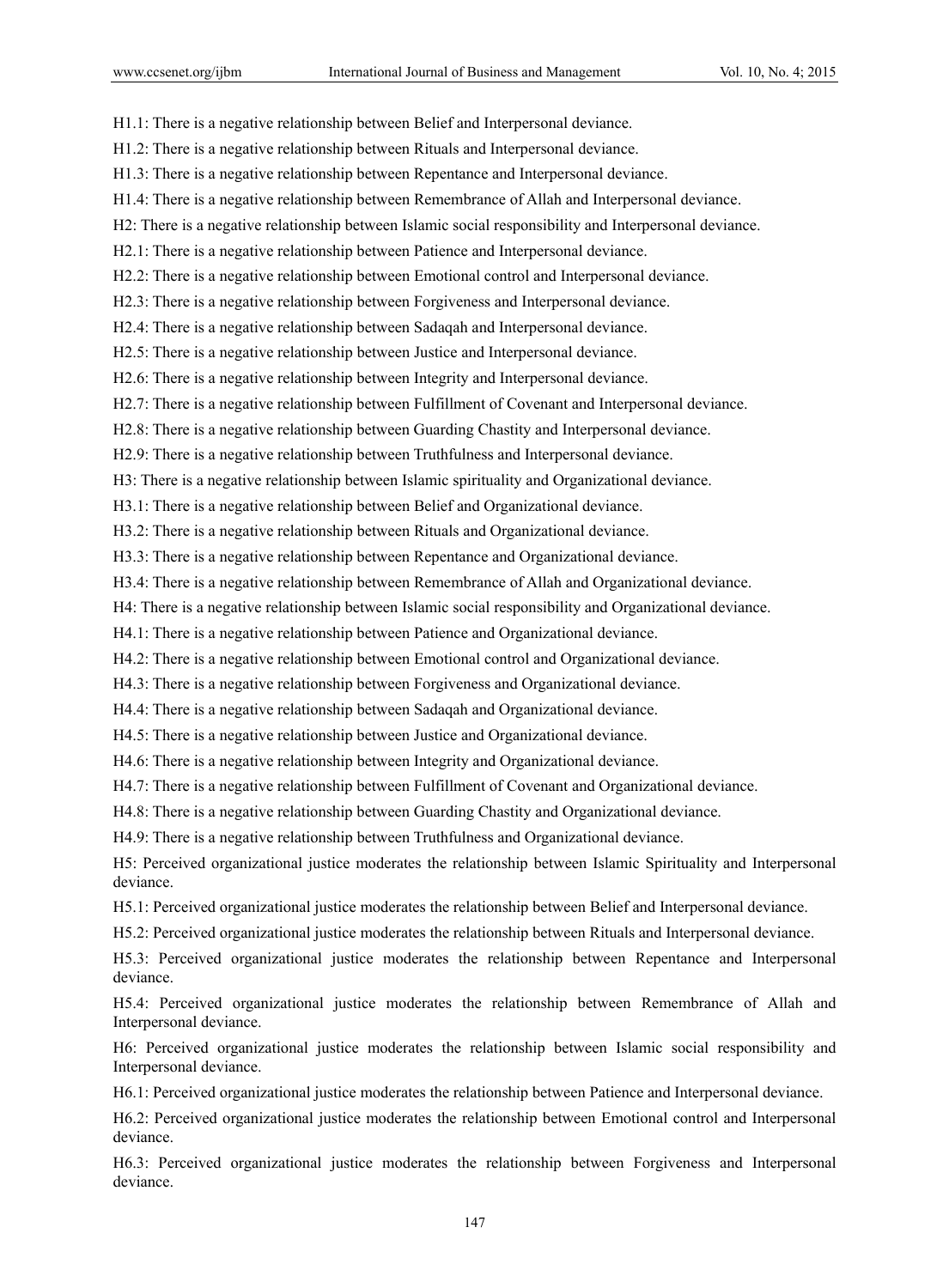H6.4: Perceived organizational justice moderates the relationship between Sadaqah and Interpersonal deviance.

H6.5: Perceived organizational justice moderates the relationship between Justice and Interpersonal deviance.

H6.6: Perceived organizational justice moderates the relationship between Integrity and Interpersonal deviance.

H6.7: Perceived organizational justice moderates the relationship between Fulfillment of Covenant and Interpersonal deviance.

H6.8: Perceived organizational justice moderates the relationship between Guarding Chastity and Interpersonal deviance.

H6.9: Perceived organizational justice moderates the relationship between Truthfulness and Interpersonal deviance.

H7: Perceived organizational justice moderates the relationship between Islamic Spirituality and Organizational deviance.

H7.1: Perceived organizational justice moderates the relationship between Belief and Organizational deviance.

H7.2: Perceived organizational justice moderates the relationship between Rituals and Organizational deviance.

H7.3: Perceived organizational justice moderates the relationship between Repentance and Organizational deviance.

H7.4: Perceived organizational justice moderates the relationship between Remembrance of Allah and Organizational deviance.

H8: Perceived organizational justice moderates the relationship between Islamic social responsibility and Organizational deviance.

H8.1: Perceived organizational justice moderates the relationship between Patience and Organizational deviance.

H8.2: Perceived organizational justice moderates the relationship between Emotional control and Organizational deviance.

H8.3: Perceived organizational justice moderates the relationship between Forgiveness and Organizational deviance.

H8.4: Perceived organizational justice moderates the relationship between Sadaqah and Organizational deviance.

H8.5: Perceived organizational justice moderates the relationship between Justice and Organizational deviance.

H8.6: Perceived organizational justice moderates the relationship between Integrity and Organizational deviance.

H8.7: Perceived organizational justice moderates the relationship between Fulfillment of Covenant and Organizational deviance.

H8.8: Perceived organizational justice moderates the relationship between Guarding Chastity and Organizational deviance.

H8.9: Perceived organizational justice moderates the relationship between Truthfulness and Organizational deviance.

## **4. Conclusion**

This study attempted to explain the phenomena of workplace deviance by proposing a new theoretical framework and empirical relationship, yielding a new model of workplace deviance from Islamic perspective. In particular, the study will investigate the direct relationship between *Taqwa* and workplace deviance, as well as, the moderating effect of perceived organizational justice on the hypothesized relationship of *Taqwa* and Workplace deviance.

This study attempts to fill the literature gap on workplace deviance, perceived organizational justice and *Taqwa*  (Islamic piety). In addition, CEO's, General Managers and managers by applying this workplace deviance model may manage and reduce the incidence of workplace deviance. And can assist them to understand the impact of perceived injustice on employee's attitude and behavior. Further, the findings of this study may provide non-Muslim professionals and employees with better understanding of the belief and values of their Muslim employees or Muslim colleagues.

# **References**

Adams, J. S. (1965). Inequity in social exchange. *Advances in experimental social psychology.* New York: Academic Press.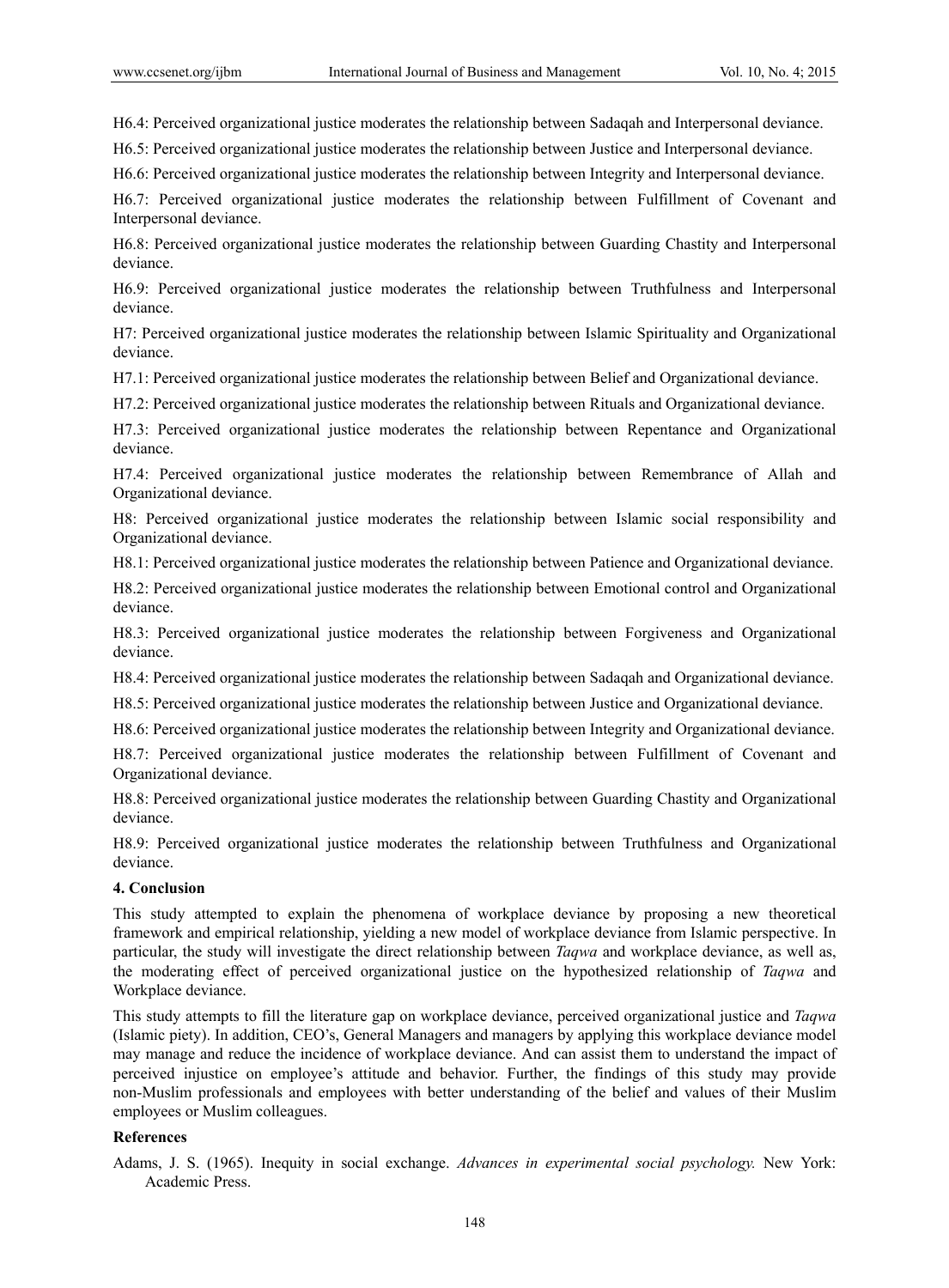- Alam, K. (1998). Islam, ethics and accounting practices. *Accounting, Commerce and Finance: The Islamic Perspective Journal, 2*(2), 67-85.
- Al-Atrash. (2002). *Hakekat AlTaqwa*. Alexandria: Dar- Aliman.
- Al-Attas, S. M. (2001). *Prolegomena: To the metaphysics of Islam. An exposition of the fundamental elements of the worldview of Islam*. Kuala Lumpur: International Institute of Islamic Thought and Civilization.
- Al-Gazali, M. (2004). *Khuluk Almuslim (Muslim's Behavior)*. Damascus: Dar Alkalam.
- Al-Habshi, S. O. (1987). The role of ethics in economics and business. *Journal of Islamic Economics, 1*(1), 1-15.
- Ali, A. Y. (1997). *The meaning of the Quran*. Maryland: Amana publications.
- Al-Sharawi, M. (2004). *Mafatih al-rizk wa abwab al-faraj (The keys to wealthy lives and the doors to success)*. Cairo: Al Tawfikia Publications.
- Altaf, M., Afzal, H., Hamid, K., & Jamil, M. (2011). Empirical analysis of organizational justice towards employee's customer oriented behavior: A case study of Medical Institutions in Pakistan. *African Journal of Business Management, 5*(4), 1286-1292.
- Ambrose, M. L., & Schminke, M. (2009). The role of overall justice judgments in organizational justice research: A test of mediation. *Journal of Applied Psychology, 94*(2), 491-500.
- Ambrose, M. L., Seabright, M. A., & Schminke, M. (2002). Sabotage in the workplace: The role of organizational injustice. *Organizational Behavior and Human Decision Processes, 89*(1), 947-965.
- Anderson, L. M., & Pearson, C. M. (1999). Tit for tat? The spiraling effect of incivility in the workplace. *Academy of Management Review*, 452-471.
- Appelbaum, S. H., Iaconi, G. D., & Matousek, A. (2007). Positive and negative deviant workplace behaviors: causes, impacts, and solutions. *Corporate Governance, 7*(5), 586-598.
- Aquino, K., Galperin, B. L., & Bennett, R. J. (2004). Social status and aggressiveness as moderators of the relationship between interactional justice and workplace deviance. *Journal of Applied Social Psychology, 34*, 1001-1029. http://dx.doi.org/10.1111/j.1559-1816.2004.tb02581.x
- Aquino, K., Lewis, M. U., & Bradfield, M. (1999). Justice constructs, negative affectivity, and employee deviance: A proposed model and empirical test. *Journal of Organizational Behavior, 20*(7), 1073-1091. http://dx.doi.org/10.1002/(SICI)1099-1379(199912)20:7<1073::AID-JOB943>3.0.CO;2-7
- Aryee, S., Budhwar, P. S., & Chen, Z. X. (2002). Trust as a mediator of the relationship between organizational justice and work outcomes: Test of a social exchange model. *Journal of Organizational Behavior, 23*(3), 267-285. http://dx.doi.org/10.1002/job.138
- Bandura, A. (1977). *Social learning theory*. Englewood Cliffs, NJ: Prentice-Hall.
- Barnett, T., Bass, K., & Brown, G. (1994). Ethical Ideology and Ethical Judgment Regarding Ethical Issues in Business. *Journal of Business Ethics, 13*(6), 469-480.
- Beekun, R. I., & Badawi, J. (1999). *Leadership: An Islamic Perspective*. Kuala Lumpur: Amana Publications.
- Bennett, R. J., & Robinson, S. L. (2003). *The past, present, and future of workplace deviance research* (2nd ed.). Mahwah, NJ: Lawrence Erlbaum Associates.
- Berry, C. M., Ones, D. S., & Sackett, P. R. (2007). Interpersonal deviance, organizational deviance, and their common correlates: A review and meta-analysis. *Journal of Applied Psychology, 92*(2), 410-424. http://dx.doi.org/10.1037/0021-9010.92.2.410
- Bies, R. J., & Tripp, T. M. (1996). *Beyond distrust: "Getting even" and the need for revenge*. Newbury Park, CA: Sage.
- Bilal, P. A. A. (1994). *The fundamentals of tawheed (Islamic monotheism)*. Riyadh: Islamic Publishing House.
- Blau, P. M. (1964). *Exchange and power in social life*. New York: Wiley.
- Blau, P. M. (1968). Social exchange. *International Encyclopedia of the Social Sciences.* New York: MacMillan*.*
- Bobocel, D. R., & Zdaniuk, A. (2005). *How can explanations be used to foster organizational justice?* New York: Lawrence Erlbaum.
- Bordia, P., Restubog, S. L. D., & Tang, R. L. (2008). When employees strike back: Investigating mediating mechanisms between psychological contract breach and workplace deviance. *Journal of Applied*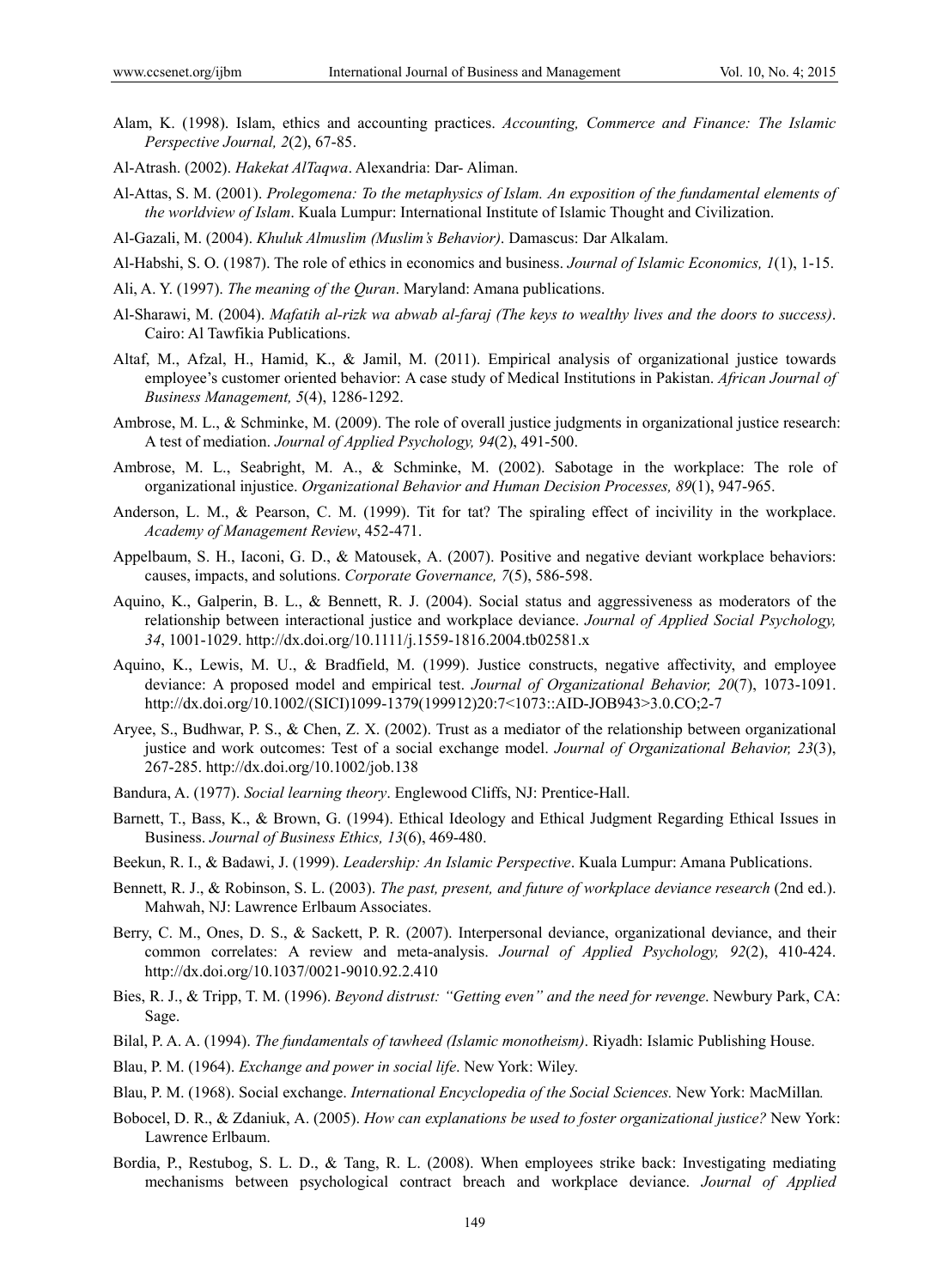*Psychology, 93*(5), 1104. http://dx.doi.org/10.1037/0021-9010.93.5.1104

- Brown, M. E., & Trevino, L. K. (2006). Socialized charismatic leadership, values congruence, and deviance in work groups. *Journal of Applied Psychology, 91*(4), 954. http://dx.doi.org/10.1037/0021-9010.91.4.954
- Byrne, Z. S., & Cropanzano, R. (2001). The history of organizational justice: The founders speak. *Justice in the Workplace: From Theory to Practice, 2*, 3-26.
- Case, J. (2000). *Employee Theft: The Profit Killer*. Del Mar, CA: John Case & Associates.
- Chirasha, V., & Mahapa, M. (2012). An Analysis of the Causes and Impact of Deviant Behavior in the Workplace. The Case of Secretaries in State Universities. *Emerging Trends in Economics and Management Sciences (JETEMS), 3*(5), 415-421.
- Cohen-Charash, Y., & Spector, P. E. (2001). The role of justice in organizations: A meta-analysis. *Organizational Behavior and Human Decision Processes, 86*(2), 278-321.
- Colbert, A. E., Mount, M. K., Harter, J. K., Witt, L., & Barrick, M. R. (2004). Interactive effects of personality and perceptions of the work situation on workplace deviance. *Journal of Applied Psychology, 89*(4), 599. http://dx.doi.org/10.1037/0021-9010.89.4.599
- Colquitt, J. A. (2001). On the dimensionality of organizational justice: A construct validation of a measure. *Journal of Applied Psychology, 86*(3), 386-400. http://dx.doi.org/10.1037/0021-9010.86.3.386
- Colquitt, J. A., & Rodell, J. B. (2011). Justice, trust, and trustworthiness: A longitudinal analysis integrating three theoretical perspectives. *Academy of Management Journal, 54*(6), 1183-1206.
- Colquitt, J. A., & Shaw, J. C. (2005). *How should organizational justice be measured?* Mahwah, NJ: Lawrence Erlbaum.
- Colquitt, J. A., Conlon, D. E., Wesson, M. J., Porter, C. O. L. H., & Ng, K. Y. (2001). Justice at the millennium: a meta-analytic review of 25 years of organizational justice research. *Journal of Applied Psychology, 86*(3), 425-445.
- Cropanzano, R., Bowen, D. E., & Gilliland, S. W. (2007). The Management of Organizational Justice. *Academy of Management Perspectives, 21*(4), 34-48.
- Cropanzano, R., Prehar, C. A., & Chen, P. Y. (2002). Using social exchange theory to distinguish procedural from interactional justice. *Group & Organization Management, 27*(3), 324-351.
- Davis, A. L., & Rothstein, H. R. (2006). The effects of the perceived behavioral integrity of managers on employee attitudes: A meta-analysis. *Journal of Business Ethics, 67*(4), 407-419.
- Diefendorff, J. M., & Mehta, K. (2007). The relations of motivational traits with workplace deviance. *Journal of Applied Psychology, 92*(4), 967.
- Douglas, S. C., & Martinko, M. J. (2001). Exploring the role of individual differences in the prediction of workplace aggression. *Journal of Applied Psychology, 86*(4), 547. http://dx.doi.org/10.1037/0021-9010.86.4.547
- Eisler, R., & Montouori, A. (2003). *The human side of spirituality*. New York: M. E. Sharp, Inc.
- Fagbohungbe, B. O., Akinbode, G. A., & Ayodeji, F. (2012). Organizational Determinants of Workplace Deviant Behaviours: An Empirical Analysis in Nigeria. *International Journal of Business and Management, 7*(5), 207-221. http://dx.doi.org/10.5539/ijbm.v7n5p207
- Feshbach, S. (1997). The psychology of aggression: Insights and issues. *Aggression: Biological, developmental, and social perspectives.* New York: Plenum.
- Feshbach, S., Feshbach, N., & Jaffe, Y. (1997). A longitudinal study of the relationship between aggressive and depressive tendencies in elementary school age boys and girls. *Aggression: Biological, developmental, and social perspectives.* New York: Plenum.
- Folger, R., & Cropanzano, R. (1998). *Organizational justice and human resource management*. Thousand Oaks, CA: Sage.
- Folger, R., & Greenberg, J. (1985). Procedural justice: An interpretive analysis of personnel systems. *Research in Personnel and Human Resources Management, 3*, 141-183.
- Folger, R., & Konovsky, M. A. (1989). Effects of procedural and distributive justice on reactions to pay raise decisions. *Academy of Management Journal, 32*(1), 115-130.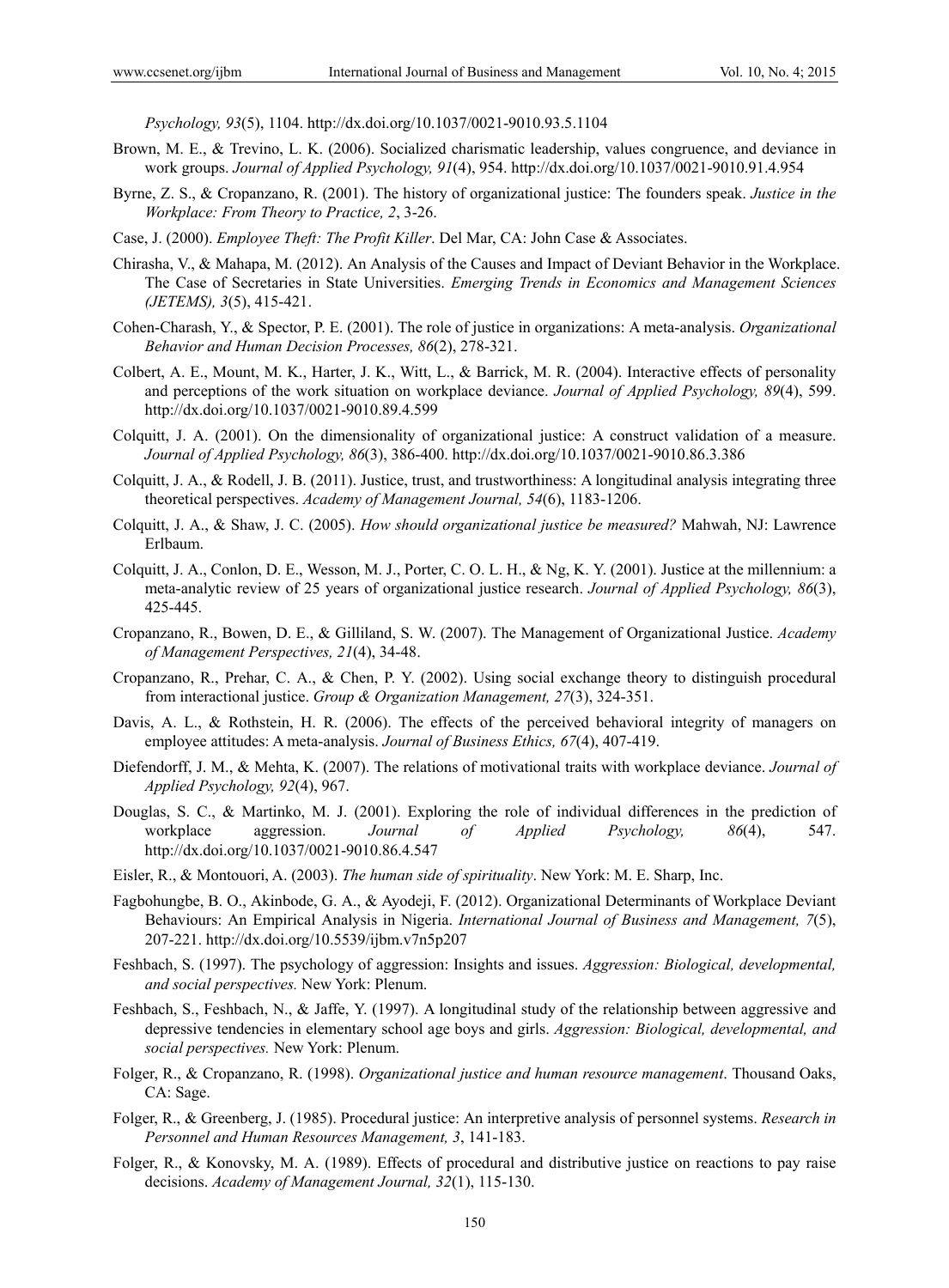- Forret, M., & Love, M. S. (2008). Employee justice perceptions and coworker relationships. *Leadership & Organization Development Journal, 29*(3), 248-260. http://dx.doi.org/10.1108/01437730810861308
- Fry, L. W. (2003). Toward a theory of spiritual leadership. *The Leadership Quarterly, 14*(6), 693-727. http://dx.doi.org/10.1016/j.leaqua.2003.09.001

Giacalone, R. A., & Greenberg, J. (1997). *Antisocial behavior in organizations*. Sage Publications, Incorporated.

- Giacalone, R. A., & Jurkiewicz, C. L. (2003). Right from wrong: The influence of spirituality on perceptions of unethical business activities. *Journal of Business Ethics, 46*(1), 85-97. http://dx.doi.org/10.1023/A:1024767511458
- Gouldner, A. W. (1960). The norm of reciprocity: A preliminary statement. *American Sociological Review*, 161-178.
- Greenberg, J. (1990a). Employee theft as a reaction to underpayment inequity: The hidden cost of pay cuts. *Journal of Applied Psychology; Journal of Applied Psychology, 75*(5), 561-568. http://dx.doi.org/10.1037/0021-9010.75.5.561
- Greenberg, J. (1990b). Organizational justice: Yesterday, today, and tomorrow. *Journal of Management, 16*(2), 399-432.
- Greenberg, J. (1993). *The social side of fairness: Interpersonal and informational classes of organizational justice*. Englewood Cliffs, NJ: Erlbaum.
- Greenberg, J., & Cropanzano, R. (2001). *Advance in organizational justice*. Stanford, CA: Stanford University Press.
- Greenberg, L., & Barling, J. (1999). Predicting employee aggression against coworkers, subordinates and supervisors: The roles of person behaviors and perceived workplace factors. *Journal of Organizational Behavior, 20*(6), 897-913.
- Griffin, R. W., & Lopez, Y. P. (2005). "Bad Behavior" in Organizations: A Review and Typology for Future Research. *Journal of Management, 31*(6), 988-1005. http://dx.doi.org/10.1177/0149206305279942
- Gross-Schaefer, Trigilio, J., Negus, J., & Ro, C. S. (2000). Ethics Education in the Workplace: An Effective Tool to Combat Employee Theft. *Journal of Business Ethics, 26*, 89-100.
- Hamid, A. H. (1999). *Islam the natural way*. Kuala Lumpur. A. S. Noordeen: A. S. Noordeen.
- Haneef, M. A. M. (1997). Islam, the Islamic worldview and Islamic economics. *IIUM Journal of Economics and Management, 5*(1), 39-66.
- Harper, D. (1990). Spotlight abuse–Save profits. *Industrial Distribution*, *7*, 47-51.
- Hashim, J. (2011). *Human Resources Management Practices in Islam and Organizational Outcomes.* In Osman-Gani & Sarif (Eds.), *Spirituality in Management from Islamic perspective*. International Islamic University Malaysia: IIUM press.
- Hassan, A. (2002). Organizational justice as a determinant of organizational commitment and intention to leave. *Asian Academy of Management Journal, 7*(2), 55-66.
- Hastings, S. E., & Finegan, J. E. (2011). The Role of Ethical Ideology in Reactions to Injustice. *Journal of Business Ethics, 100*, 689-703.
- Hawa, S. (2004). *Tarbeitena Alruhia.* Cairo: Dar-Alsalam.
- Hershcovis, M. S., Turner, N., Barling, J., Arnold, K. A., Dupré, K. E., Inness, M., & Sivanathan, N. (2007). Predicting workplace aggression: A meta-analysis. *Journal of Applied Psychology, 92*(1), 228.
- Hollinger, R., & Clark, J. (1982). Employee Deviance A Response to the Perceived Quality of the Work Experience. *Work and Occupations, 9*(1), 97-114. http://dx.doi.org/10.1177/0730888482009001006
- Huda, A. (2009). *Statistics about Muslim population of the world*.
- Ibn Kather Al-Qurashi Al-damashqi, A. I. (2003). *Tafsir Al-Quran Al-kareem*. Madina: Darul Taibati Printing Press.
- Ibrahim, M. (1997). *Alkeiadah Altarbawih Fi Alislam*. Amman: Jordan: Dar- Magdlawi.
- Iqbal, Z. M., Arif, I. M., Badar, S., & (2012). A Comparative Study of Deviant Workplace Behavior of Teaching Staff of Public and Private Universities of Punjab-Pakistan. *International Journal of Asian Social Science,*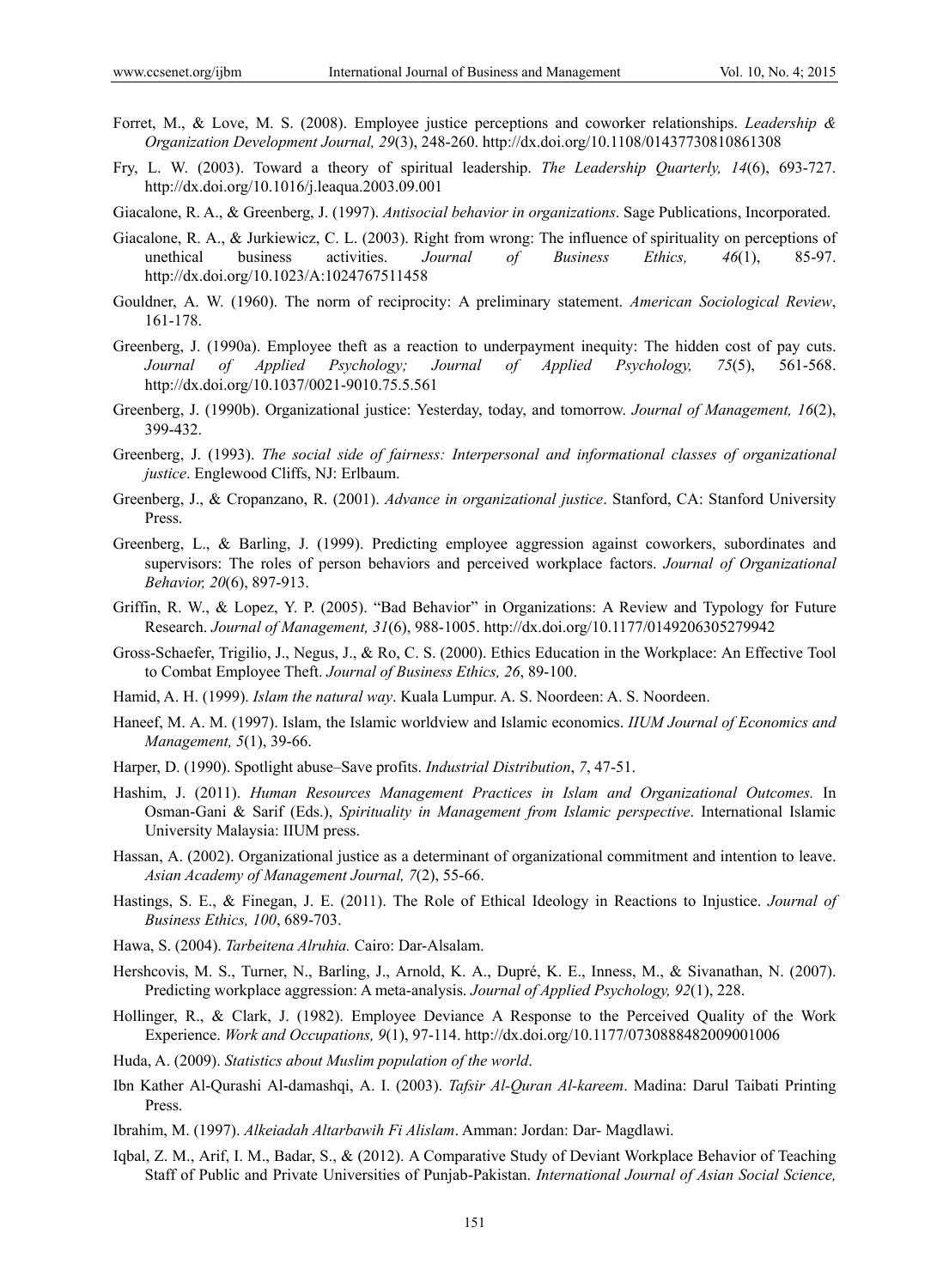*2*(12), 2128-2137.

- Kamil, N. M. (2012). *Organizational citizenship behavior from Islamic perspective and the role of Taqwa: Emprical analysis of business organizations in Malaysia.* International Islamic University Malaysia.
- Kamil, N. M., Al-Kahtani, A. H., & Sulaiman, M. (2011b). The components of spirituality in the business organizational context: The case of Malaysia. *Asian Journal of Business and Management Sciences, 1*(2), 166-180.
- Kamil, N. M., Sulaiman, M., Osman-Gani, M. A., & Ahmad, K. (2011). Implications of Taqwa on Organizational Citizenship Behavior. In Osman-Gani & Sarif (Eds.), *Spirituality in Management from Islamic perspective*. International Islamic University Malaysia: IIUM press.
- Kaplan, H. B. (1975). *Self-attitudes and deviant behavior*. Pacific Palisades, CA: Goodyear.
- Kidder, D. L. (2005). Is it 'who I am', 'what I can get away with', or 'what you've done to me'? A Multi-theory Examination of Employee Misconduct. *Journal of Business Ethics, 57*, 389–398.
- Kidwell, R. E., & Martin, C. L. (2004). *Managing organizational deviance*. Sage Publications, Incorporated.
- Kim, W., & Mauborgne, R. (1997). Fair Process: Managing in the Knowledge Economy. *Harvard Business Review*.
- Kolodinsky, R. W., Madden, T. M., Zisk, D. S., & Henkel, E. T. (2010). Attitudes about corporate social responsibility: Business student predictors. *Journal of Business Ethics, 91*(2), 167-181.
- Krishnakumar, S., & Neck, C. P. (2002). The "what","why" and "how" of spirituality in the workplace. *Journal of Managerial Psychology, 17*(3), 153-164. http://dx.doi.org/10.1108/02683940210423060
- Lawrence, B. T., & Robinson, L. S. (2007). Ain't Misbehavin: Workplace Deviance as Organizational Resistance. *Journal of Management*, *33*(3), 378-394.
- Leventhal, G. S. (1976). The distribution of rewards and resources in groups and organizations. *Advances in Experimental Social Psychology, 9*, 91-131.
- Lind, E. A., & Tyler, T. R. (1988). *The social psychology of procedural justice*. New York: Plenum.
- Luo, Y. (2007). The independent and interactive roles of procedural, distributive, and interactional justice in strategic alliances. *Academy of Management Journal, 50*(3), 644-664.
- Mangione, T. W., & Quinn, R. P. (1974). Job satisfaction, counterproductive behavior, and drug use at work. *Journal of Applied Psychology, 60*(1), 114. http://dx.doi.org/10.1037/h0076355
- Mat, N., & Naser, N. M. (2012). *Workplace Spatiality and Counterproductive Work Behavior (CWB): A Malaysian Perspective*. Paper presented at the 3rd International Conference on Business and Economic Research Proceeding, Bandung, Indonesia.
- McCardle, J. G. (2007). *Organizational justice and workplace deviance: The role of organizational structure, powerlessness, and information salience.* PhD Thesis, University of Central Florida Orlando, Florida.
- Milliman, J., Czaplewski, A. J., & Ferguson, J. (2003). Workplace spirituality and employee work attitudes: An exploratory empirical assessment. *Journal of Organizational Change Management, 16*(4), 426-447.
- Mitchell, M. S., & Ambrose, M. L. (2007). Abusive supervision and workplace deviance and the moderating effects of negative reciprocity beliefs. *Journal of Applied Psychology, 92*(4), 1159. http://dx.doi.org/10.1037/0021-9010.92.4.1159
- Mohsen, N. R. M. (2007). *Leadership from the Quran, operationalization of concepts and empirical analysis: Relationship between Taqwa, trust and business leadership effectiveness.* PhD Thesis, Universiti Sains Malaysia, Kuala Lumpur, Malaysia.
- Murata, S., & Chittick, W. C. (1996). *The vision of Islam*. London: I.B. Tauris.
- Nasir, M., & Bashir, A. (2012). Examining workplace deviance in public sector organizations of Pakistan. *International Journal of Social Economics, 39*(4), 240-253.
- Nasr, S. H. (1987). *Islamic spirituality*. London: Routledge & Kegan Paul.
- Neck, C., & Milliman, J. (1994). Thought self-leadership: Finding spiritual fulfillment in organizational life. *Journal of Managerial Psychology, 9*(6), 9-16.
- Nurmaya, E. (2012). *Perceived Organizational Justice and Workplace Deviance: The Mediating Role of*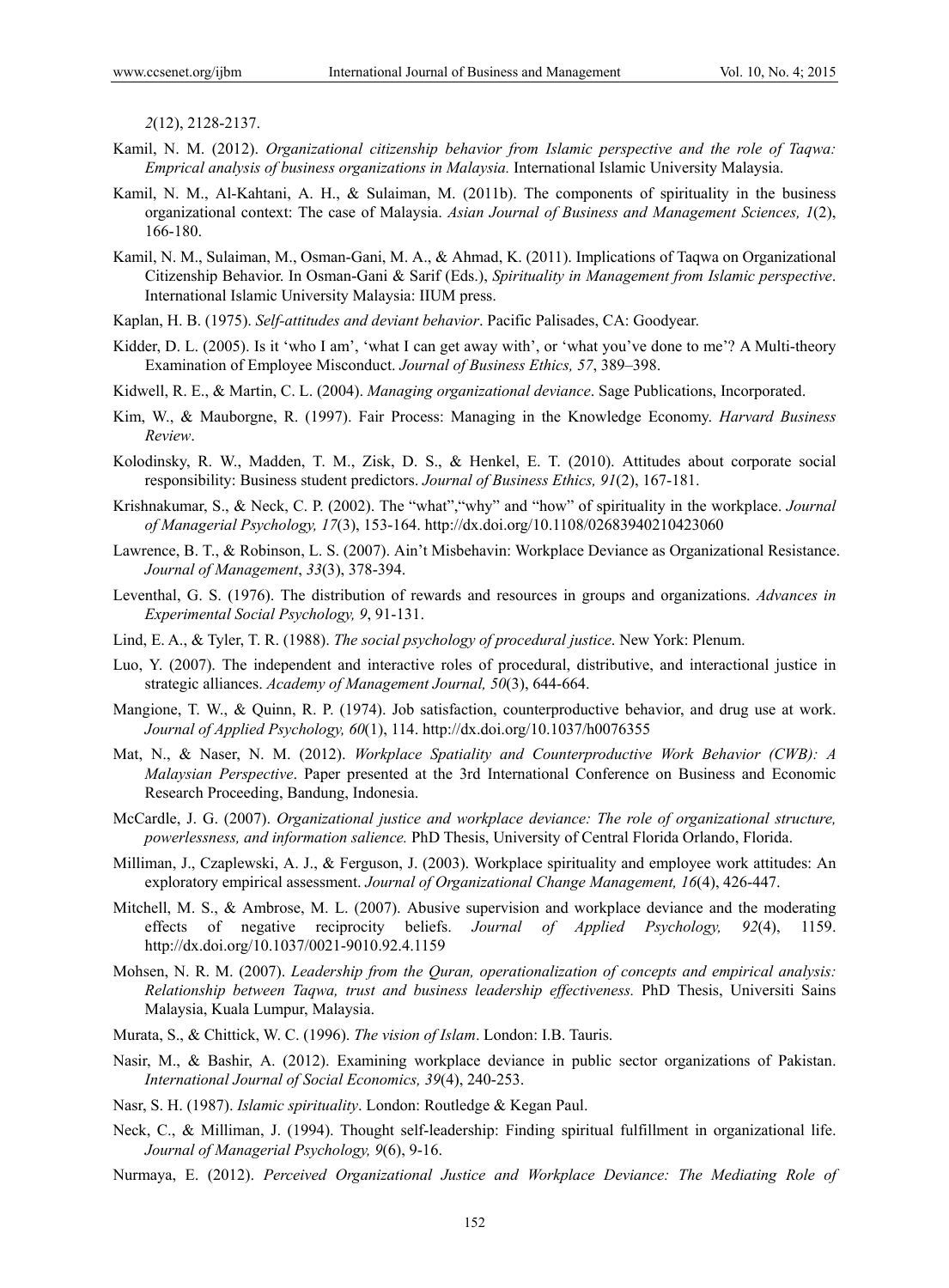*Psychological Contract Breach and Psychological Contract Violation.* Doctor of Business Administration UKM, Malaysia.

- Omar, F., Halim, F., Zainah, A., & Farhadi, H. (2011). Stress and Job Satisfaction as Antecedents of Workplace Deviant Behavior. *Deviant Behavior, 16*, 17.
- Pulich, M., & Tourigny, L. (2004). Workplace deviance: strategies for modifying employee behavior. *The Health Care Manager, 23*(4), 290-301.
- Qutob, S. (1986). *Tafsir Fi Zilal Al- Quran*. Kaherah, Mesir: Dar Syuruk.
- Ramli, E. L., & Osman-Gani, A. M. (2011). *Spirituality in leadership from Islamic Perspective. In Osman- Gani & Sarif (eds) Spirituality in Management from Islamic perspective*. International Islamic University Malaysia: IIUM press.
- Reave, L. (2005). Spiritual values and practices related to leadership effectiveness. *The Leadership Quarterly, 16*(5), 655-687. http://dx.doi.org/10.1016/j.leaqua.2005.07.003
- Robinson, S. L., & Bennett, R. J. (1995). A typology of deviant workplace behaviors: A multidimensional scaling study. *Academy of Management Journal, 38*(2), 555-572. http://dx.doi.org/10.2307/256693
- Robinson, S. L., & Bennett, R. J. (1997). Workplace deviance: its definition, its nature, and its causes. *Research on Negotiation in Organizations, 6*, 3-28.
- Sackett, P. R., & DeVore, C. J. (2001). Counterproductive behaviors at work. *Handbook of Industrial, Work, and Organizational Psychology.* http://dx.doi.org/10.4135/9781848608320.n9
- Saleem, M. Y. (2009). *An introduction to the theoretical foundations of Islamic transactions*. Ilmiah Publishers.
- Shahul, H. M. I. (2001). *Islamic accounting–Accounting for the new millennium?* Paper presented at the Asia Pacific Conference 1, Kota Bharu, Malaysia.
- Shahzad, A., & Mahmood, Z. (2012). The Mediating-Moderating Model of Organizational Cynicism and Workplace Deviant Behavior. (Evidence from Banking Sector in Pakistan). *Middle-East Journal of Scientific Research, 12*(5), 580-588.
- Spector, P. E., & Fox, S. (2005). *The Stressor-Emotion Model of Counterproductive Work Behavior*. Washington, DC: American Psychological Association.
- Sulaiman, M., & Bhatti, O. K. (2013). Workplace Deviance and spirituality in Muslim Organizations. *Asian Social Science, 9*(10), 237-246. http://dx.doi.org/10.5539/ass.v9n10p237
- Sulaiman, M., Mohsen, M. R. N., & Kamil, N. M. (2013). *The Role of Spirituality and responsibility on Business Leadership Effectiveness: An Empirical Analysis in the Republic of Yemen*. Paper presented at the 3rd Int. Management Conference, Bandung, Indonesia.
- Syaebani, I. M., & Sobri, R. (2011). Relationship between Organizational Justice Perception and Engagement in Deviant Workplace Behavior. *The South East Asian Journal of Management, 5*(1), 37-49.
- Tepper, B. J. (2000). Consequences of abusive supervision. *Academy of Management Journal, 43*(2), 178-190. http://dx.doi.org/10.2307/1556375
- Tepper, B. J., Carr, J. C., Breaux, D. M., Geider, S., Hu, C., & Hua, W. (2009). Abusive supervision, intentions to quit, and employees' workplace deviance: A power/dependence analysis. *Organizational Behavior and Human Decision Processes, 109*(2), 156-167. http://dx.doi.org/10.1016/j.obhdp.2009.03.004
- Thibaut, J., & Walker, L. (1975). *Procedural Justice*. Hillsdale: NJ Erlbaum
- Thibuat, J., & Kelley, H. (1959). *The social psychology of groups*. New York: Wiley.
- Topbas, N. O. (2009). *Ikhlas and Taqwa Sincerity and Piety*. Istanbul-Turkey: Erkam Print House.
- Vardi, Y. (2001). The Effects of Organizational and Ethical Climates on Misconduct at Work. *Journal of Business Ethics, 29*, 25-337. http://dx.doi.org/10.1023/A:1010710022834
- Vardi, Y., & Weitz, E. (2004). *Misbehavior in organizations: Theory, research, and management*. Hillsdale: Erlbaum.
- Warren, D. E. (2003). Constructive and destructive deviance in organizations. *Academy of Management Review, 28*(4), 622-632. http://dx.doi.org/10.1037/a0012695